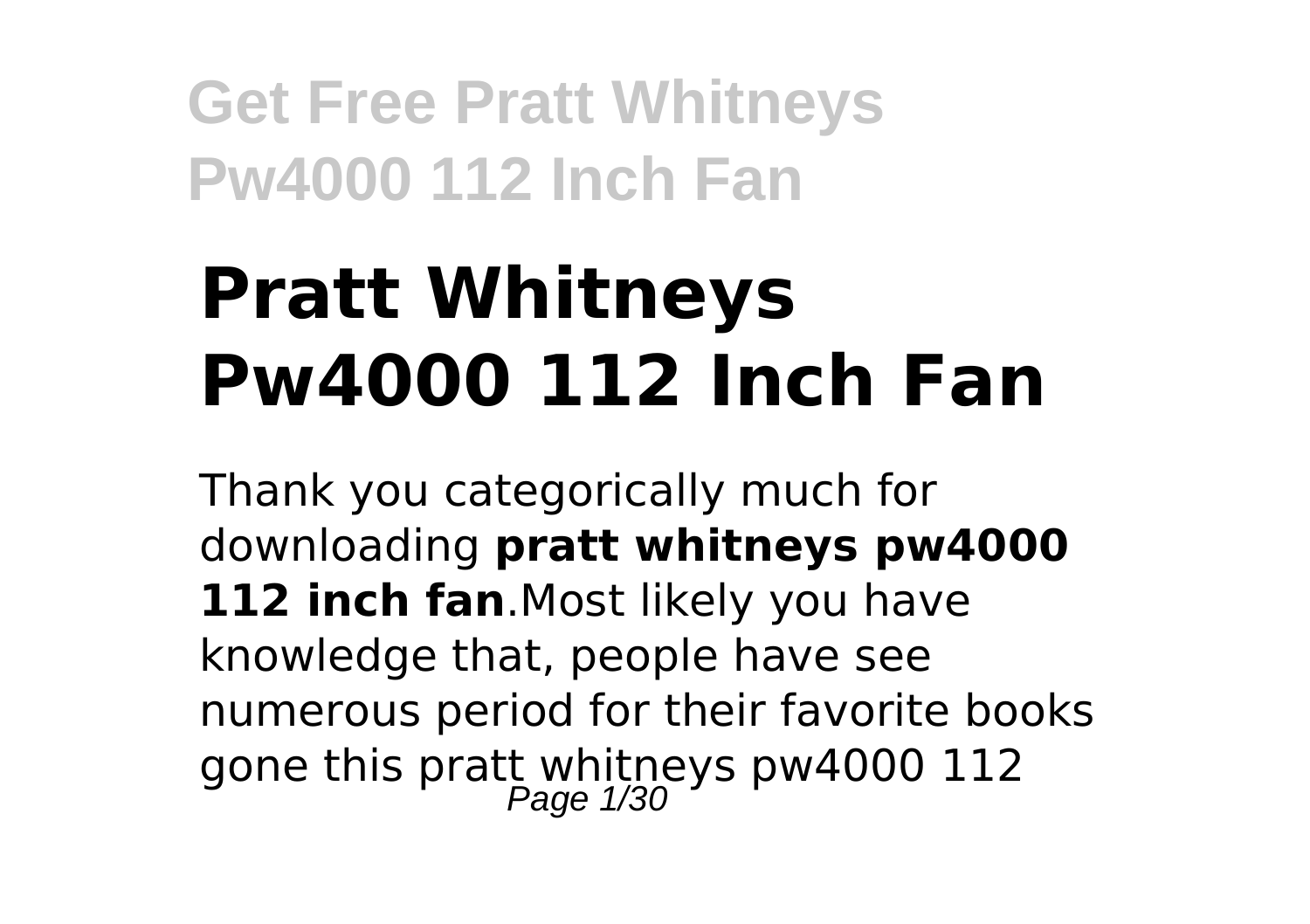inch fan, but stop occurring in harmful downloads.

Rather than enjoying a good PDF next a cup of coffee in the afternoon, instead they juggled behind some harmful virus inside their computer. **pratt whitneys pw4000 112 inch fan** is simple in our digital library an online permission to it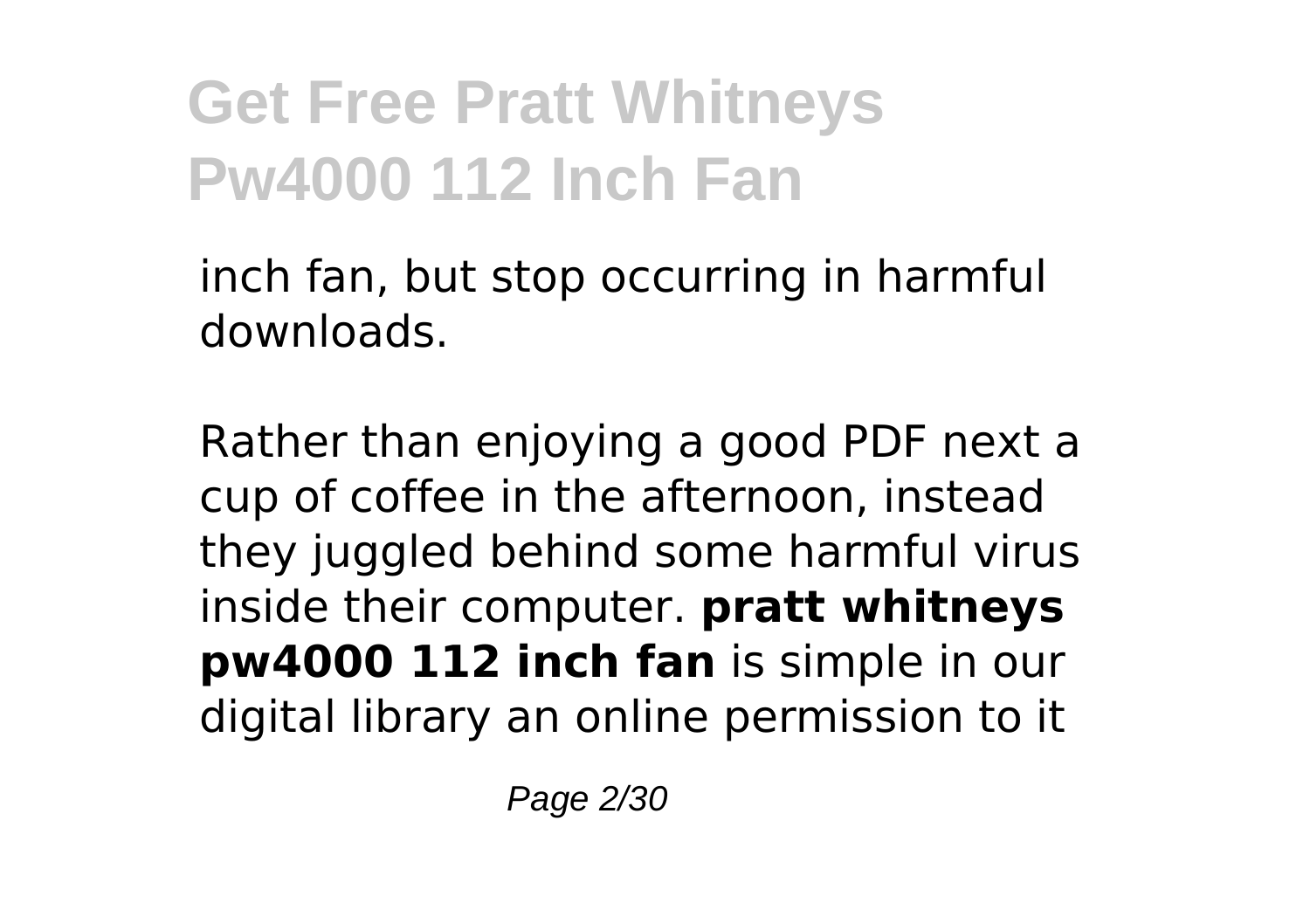is set as public in view of that you can download it instantly. Our digital library saves in compound countries, allowing you to get the most less latency epoch to download any of our books past this one. Merely said, the pratt whitneys pw4000 112 inch fan is universally compatible taking into consideration any devices to read.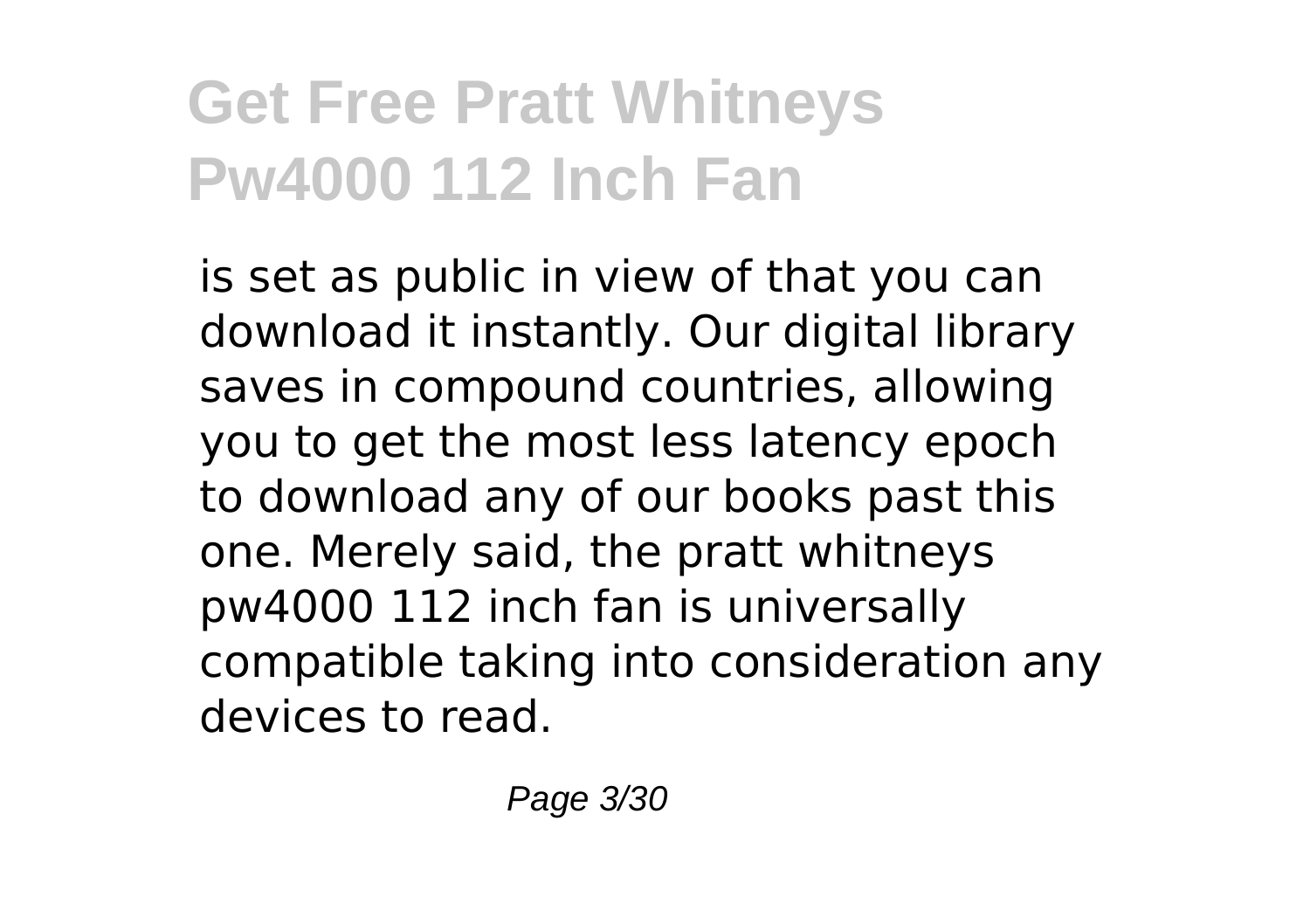If you're looking for out-of-print books in different languages and formats, check out this non-profit digital library. The Internet Archive is a great go-to if you want access to historical and academic books.

#### **Pratt Whitneys Pw4000 112 Inch**

Page 4/30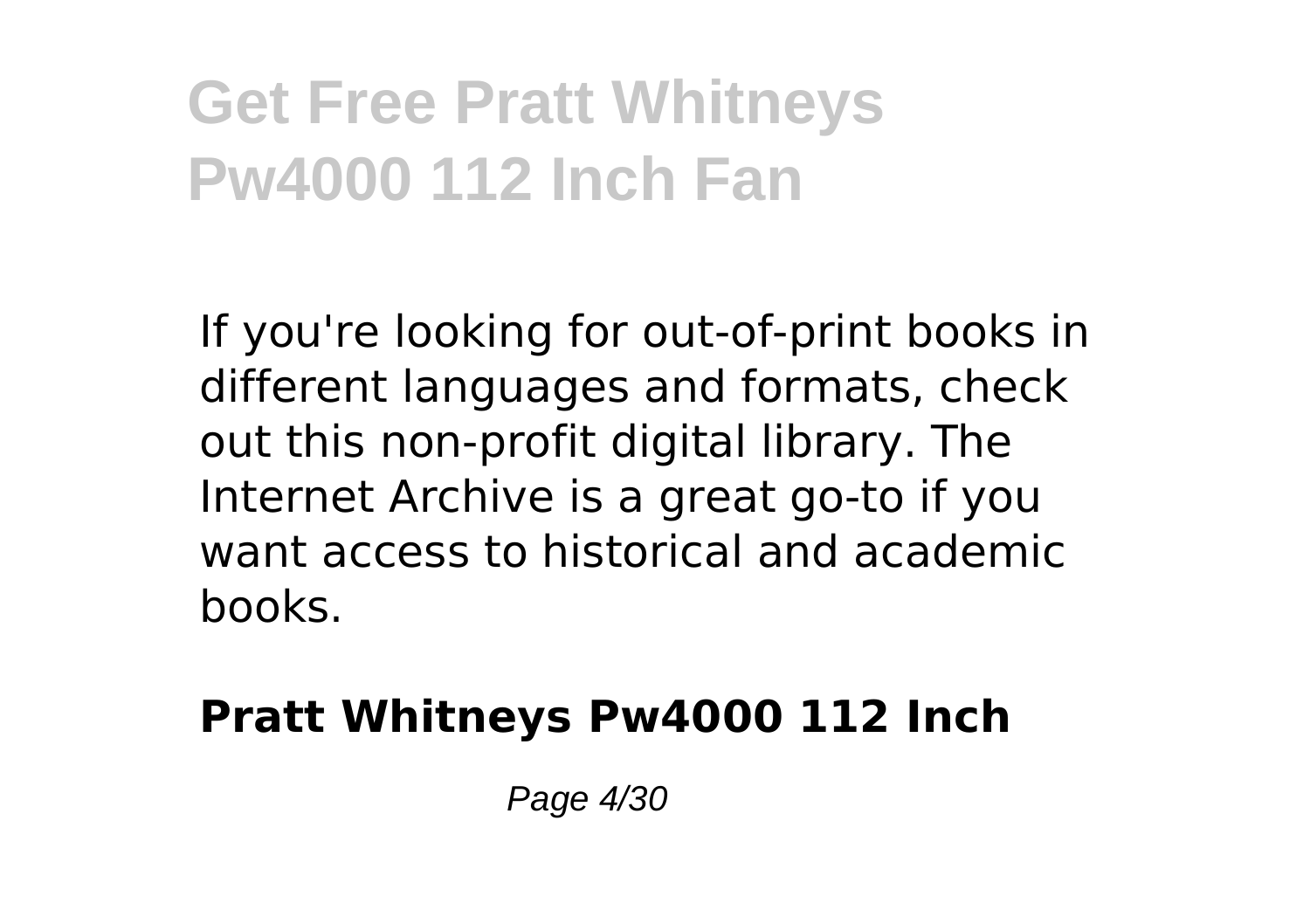The PW4000 112-inch engine, an ultrahigh-thrust model covering the 74,000 to 90,000 pound-thrust class, is the reliability, experience and Extendedrange Twin-engine Operations (ETOPS) leader for the 777 aircraft, providing the best customer value.

#### **PW4000-112 - Pratt & Whitney**

Page 5/30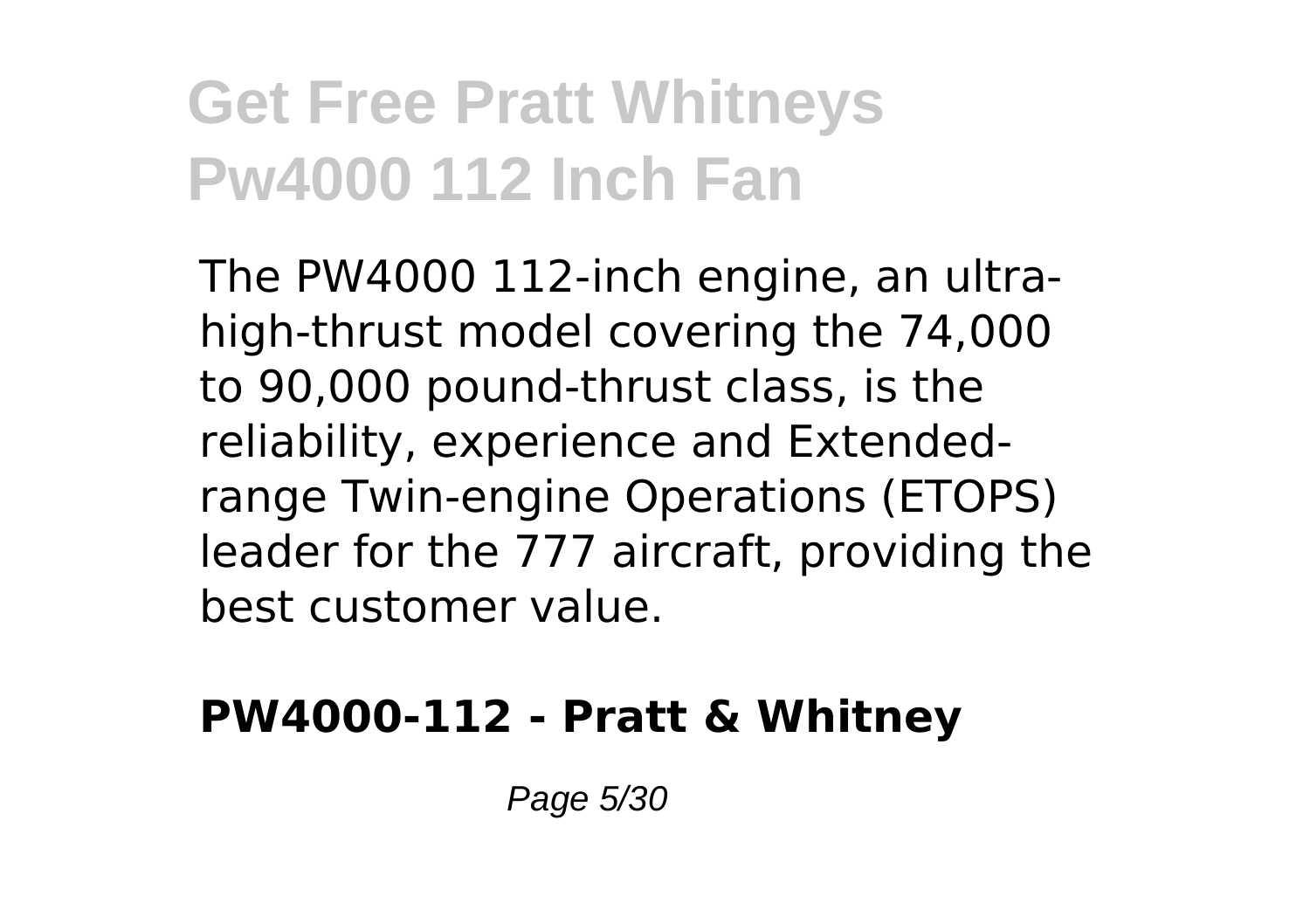Pratt & Whitney's PW4000 112-inch-fan The 112-inch-fan PW4000 is an ultrahigh-thrust model covering the 74,000 to 98,000-pound-thrust class to meet the requirements for the Boeing 777 –200/-200ER/-300 twinjets. It was the launch engine for the 777, entering service in 1995.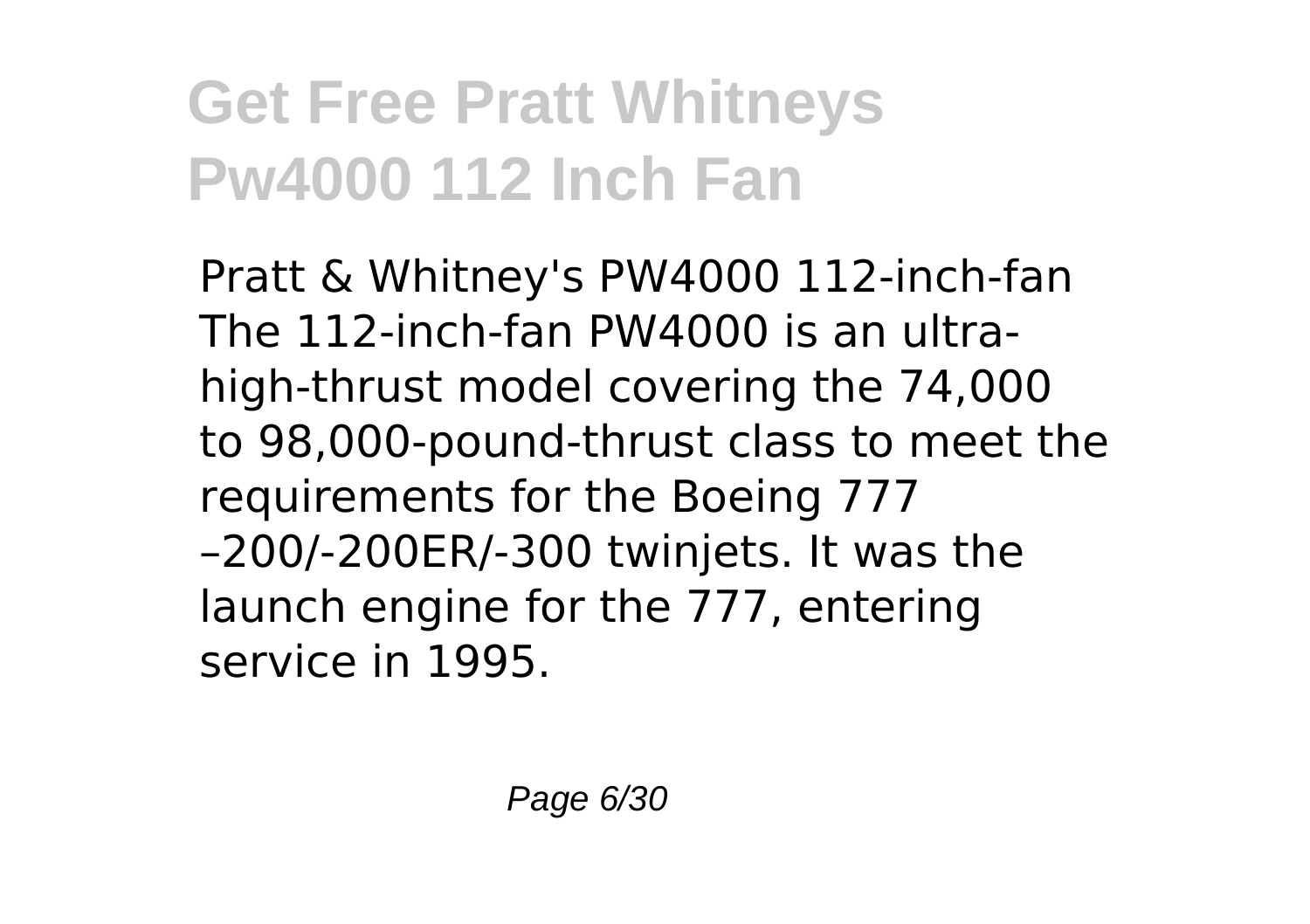#### **Pratt & Whitney's PW4000 112-inchfan**

Pratt & Whitney Online services.

Customers can check part repair status, technical publications, diagnostic tools, and site-specific data: ... Supplier portal. Home / Products & Services / Products / Commercial Engines / PW4000-112 / PW4000-112 ENGINE CUTAWAY. A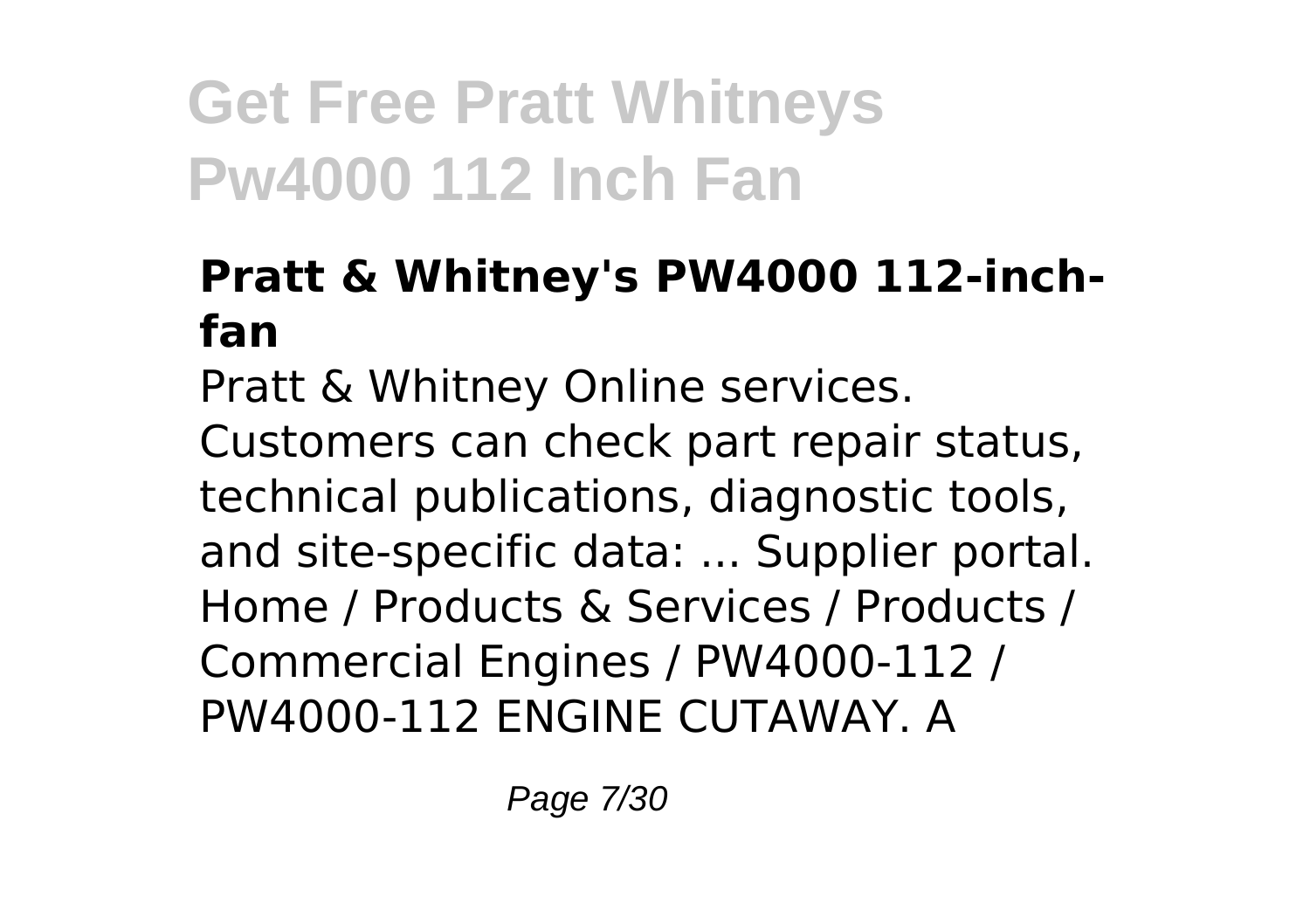Raytheon Technologies company. Products and Services. Newsroom. Company. Careers ...

#### **PW4000-112 ENGINE CUTAWAY - Pratt & Whitney**

The Pratt & Whitney PW4000 is a family of high-bypass turbofan aircraft engines produced by Pratt & Whitney as a JT9D

Page 8/30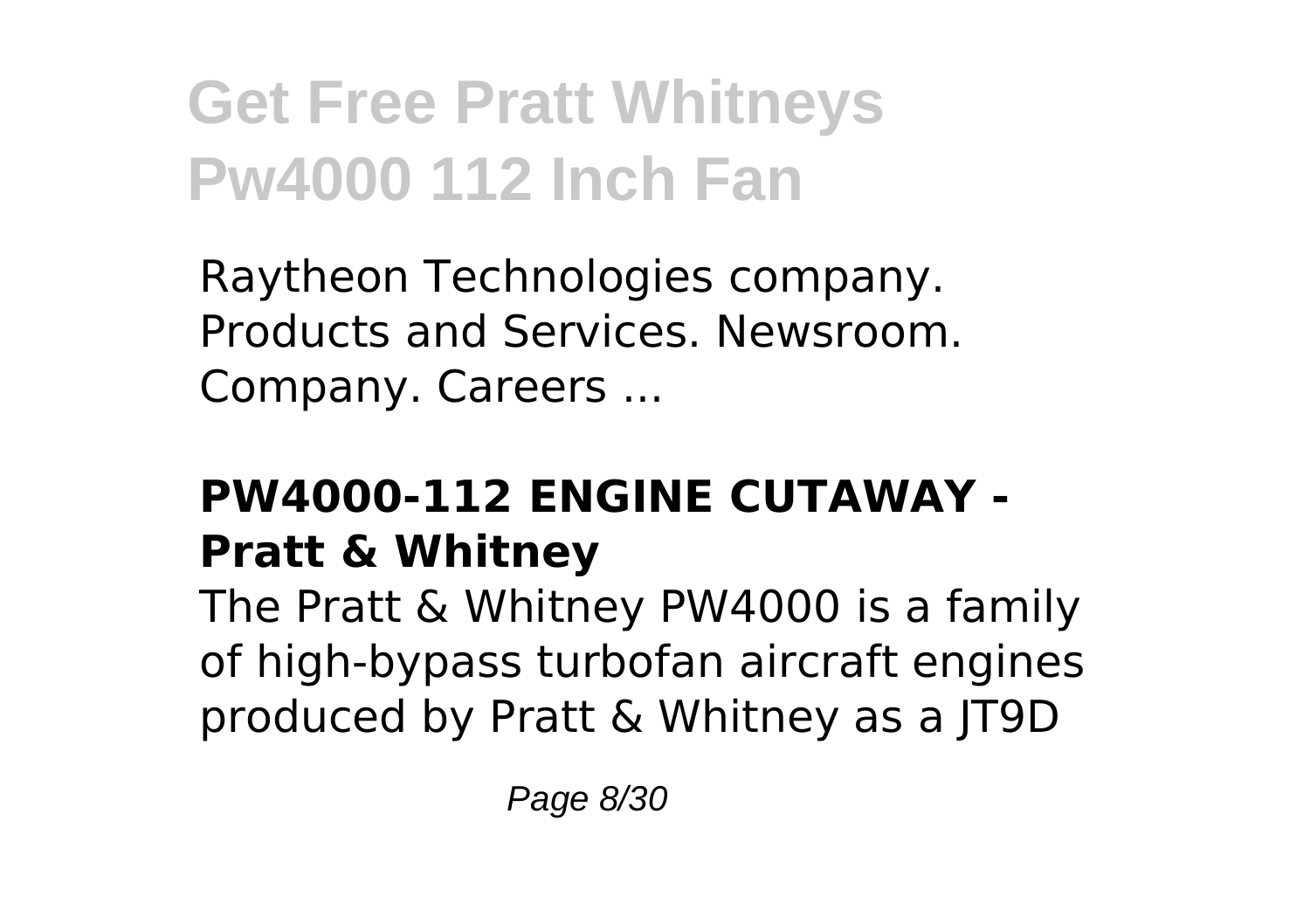successor. It made its first run in April 1984, was FAA certified in July 1986, and was introduced in June 1987. With thrust ranging from 50,000 to 99,040 lbf (222 to 441 kN), it is used on many wide-body airliners

#### **Pratt & Whitney PW4000 - Wikipedia**

Page 9/30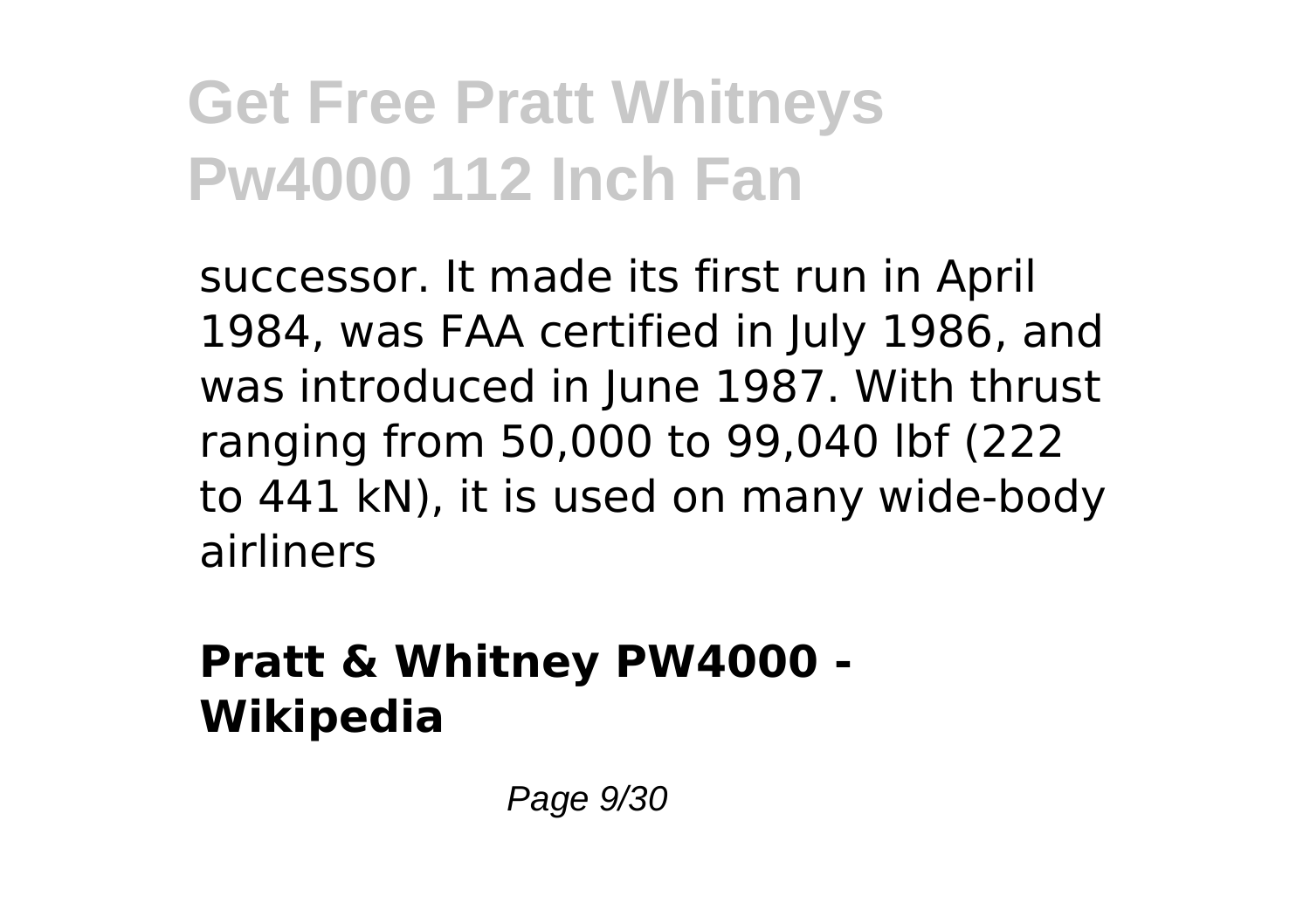The PW4000 112-inch engine, an ultrahigh-thrust model covering the 74,000 to 90,000 pound-thrust class, is the reliability, experience and Extendedrange Twin-engine Operations (ETOPS) leader for the 777 aircraft, providing the best customer value.

#### **300 - 400kN turbofan - PW4000-112**

Page 10/30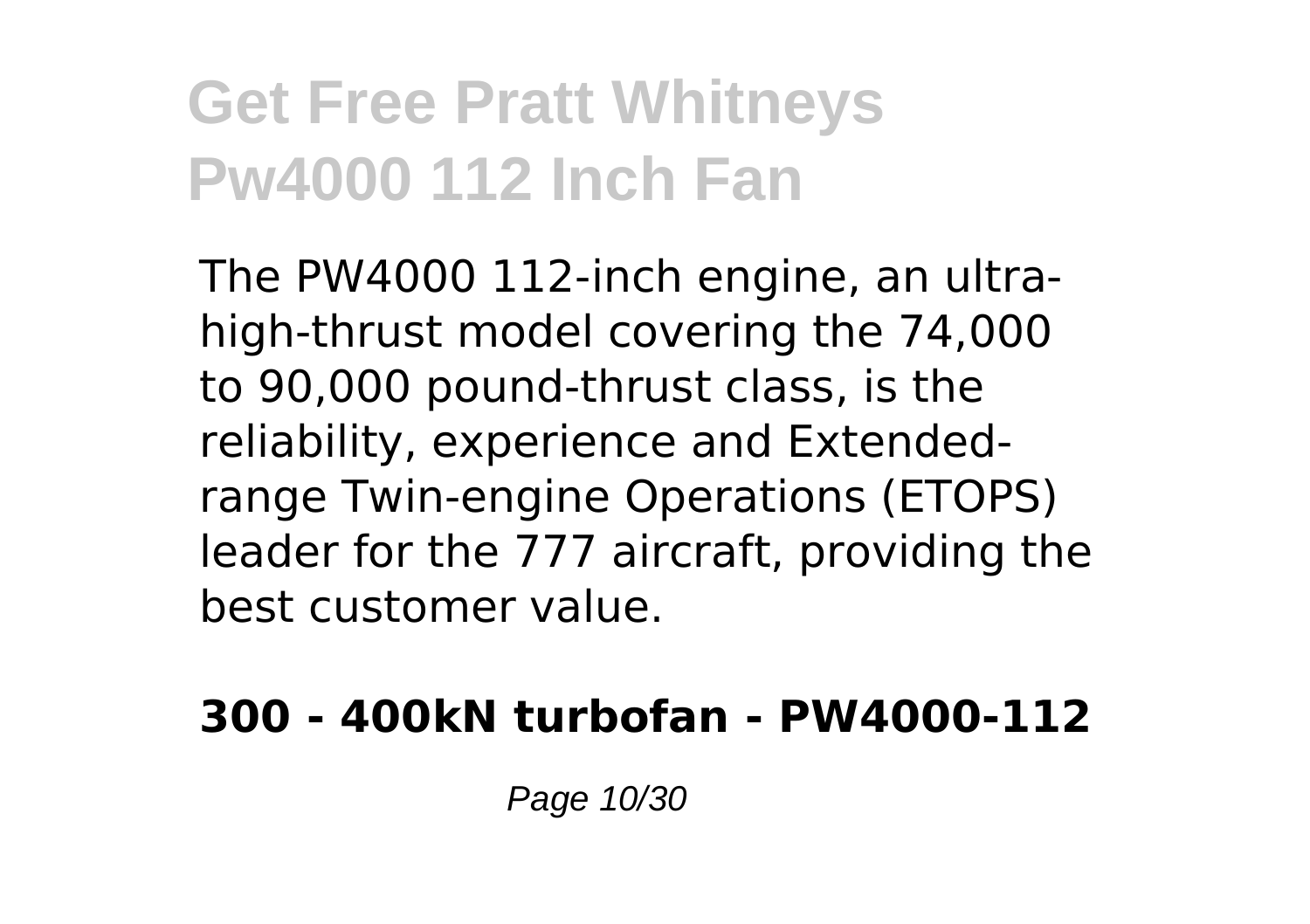#### **series - PRATT & WHITNEY ...** For a further reduction in emissions, Pratt & Whitney's TALON (Technology for Advanced Low NOx) combustor technology is now available for the PW4000. Derived from the 112-inch fan model, TALON has segmented, replaceable liner panels for easy maintainability and air blast fuel nozzles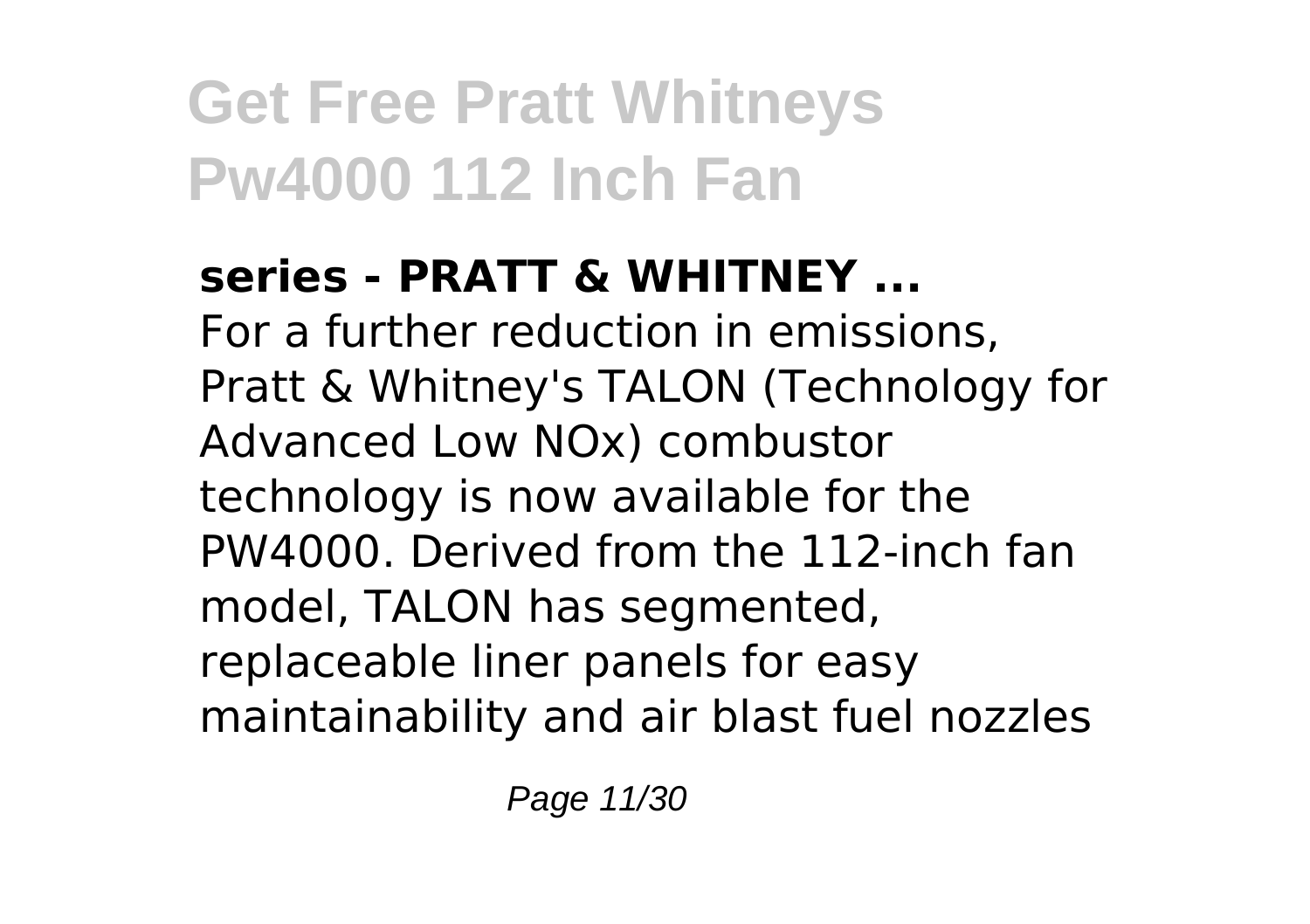for excellent fuel atomization and mixing resulting in clearer burning and low emissions.

#### **PW4000-94 - Pratt & Whitney**

Download Free Pratt Whitneys Pw4000 112 Inch Fan The PW4084, with 84,000 pounds of thrust, was the first engine to enter service already approved for

Page 12/30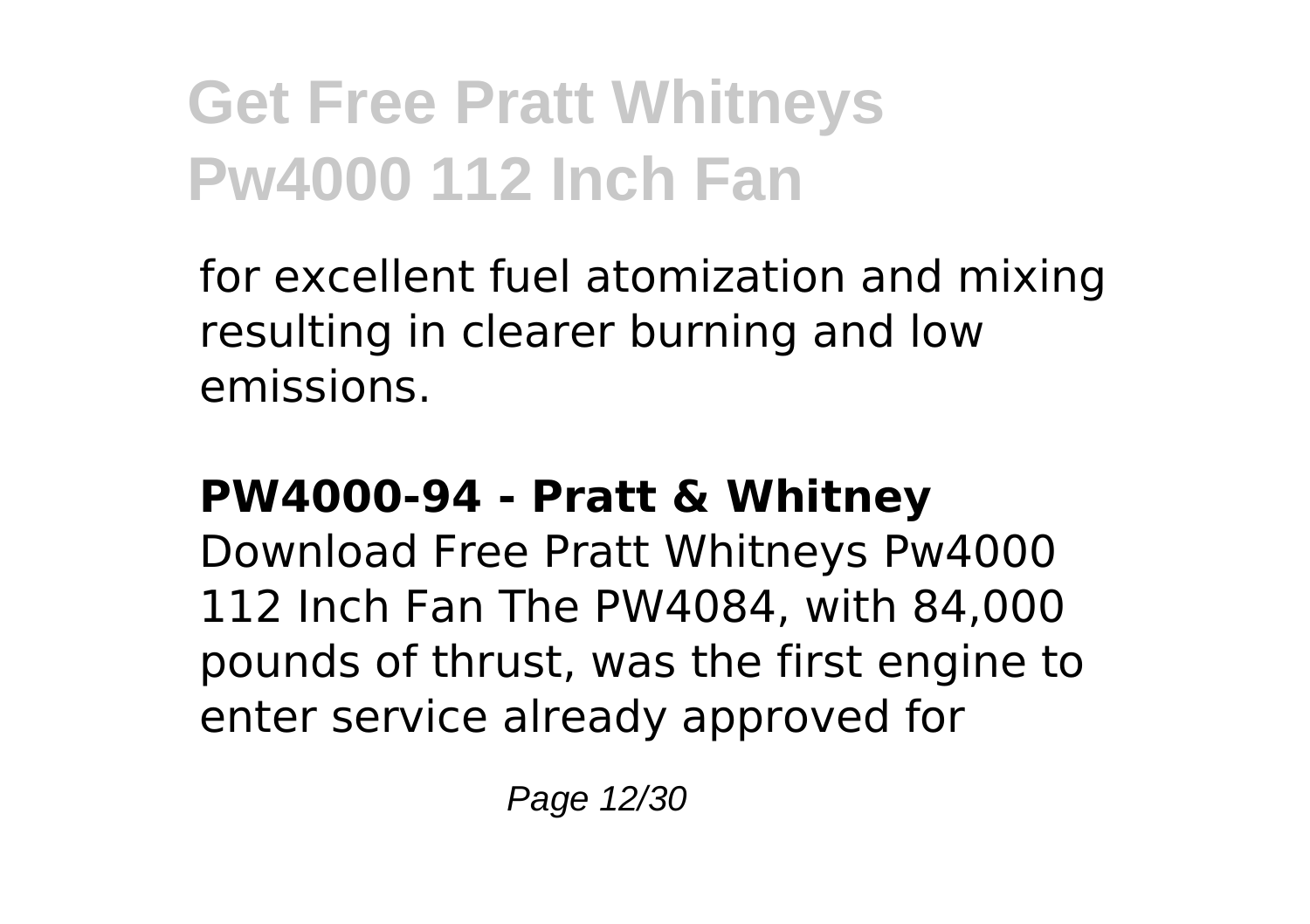180-minute ETOPS and has subsequently been approved for 207 minutes, the maximum allowable, along with all the other PW4000-112 inch models. Pratt & Whitney's PW4000 112-inch-fan PW4000 The 112 ...

#### **Pratt Whitneys Pw4000 112 Inch Fan**

Page 13/30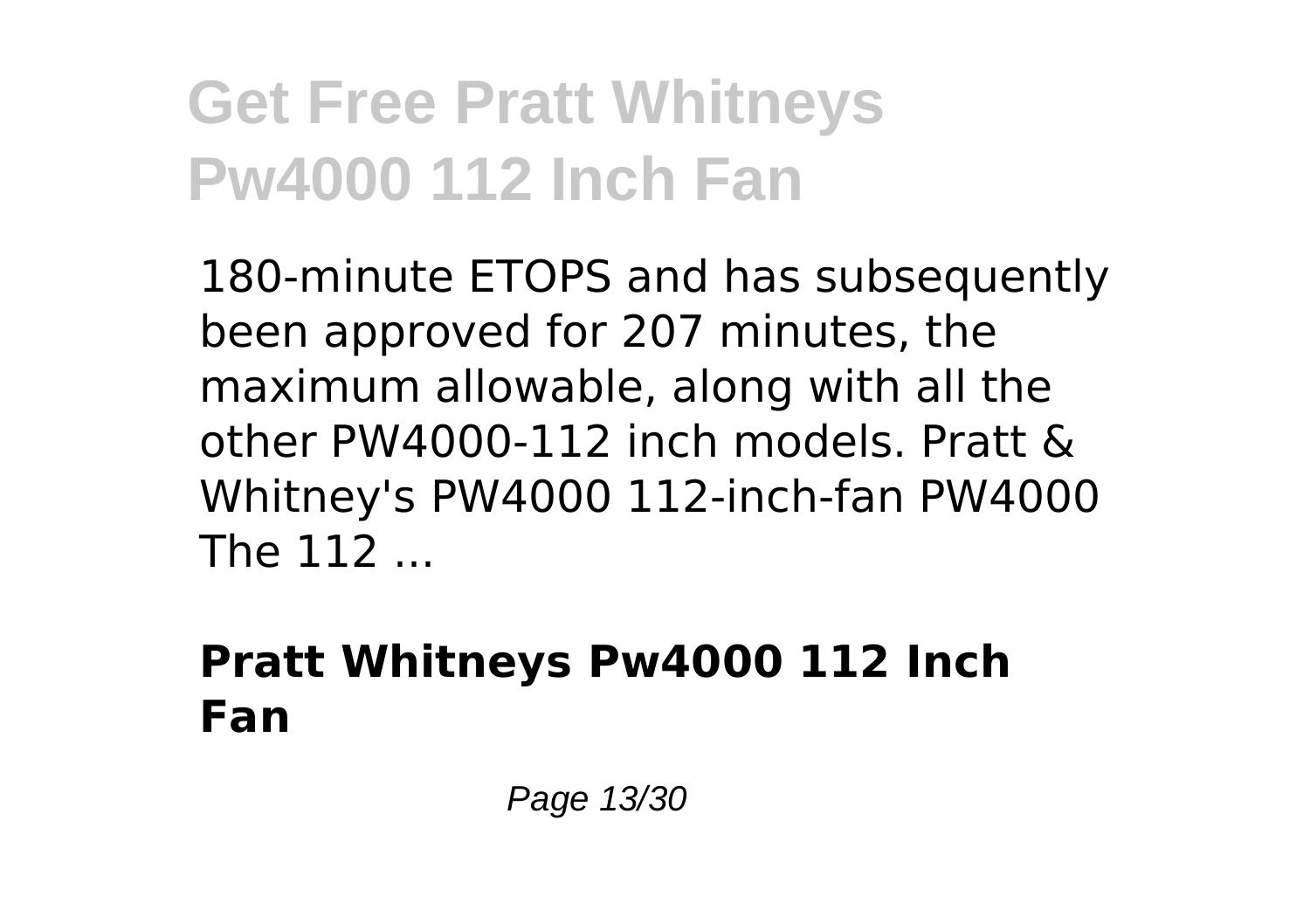The PW4000 112-inch engine, an ultrahigh-thrust model covering the 74,000 to 90,000 pound-thrust class, is the reliability, experience and Extendedrange Twin-engine Operations (ETOPS) leader for the 777 aircraft, providing the best customer value. Discover PW4000-112 PW2000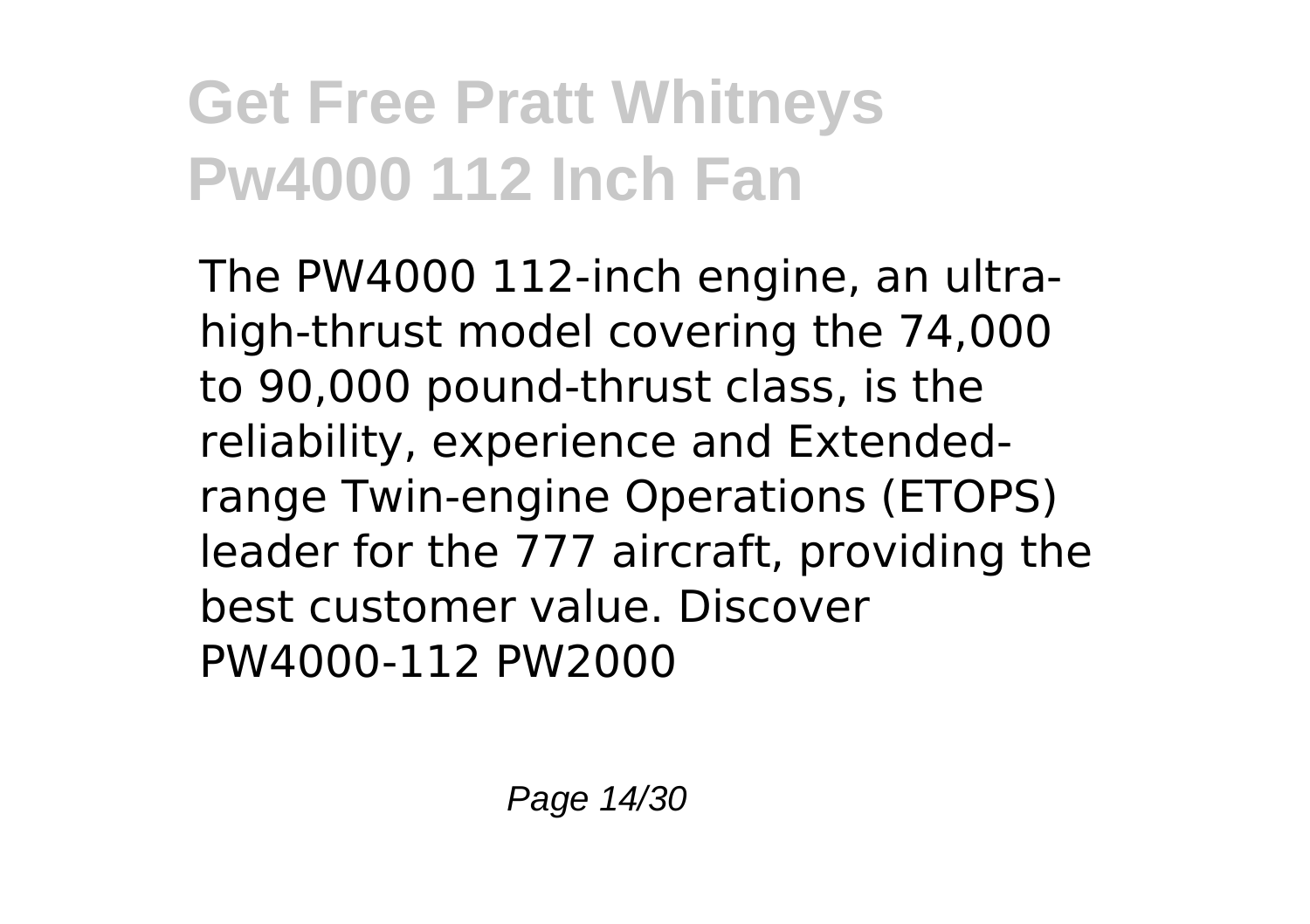#### **Commercial Engines - Pratt & Whitney**

Pratt & Whitney reached a major milestone for the PW4000 engine program in November 2002 when the U.S. Federal Aviation Administration certified a new high compressor case design for the 94-inch fan PW4000 engine. The design is based on the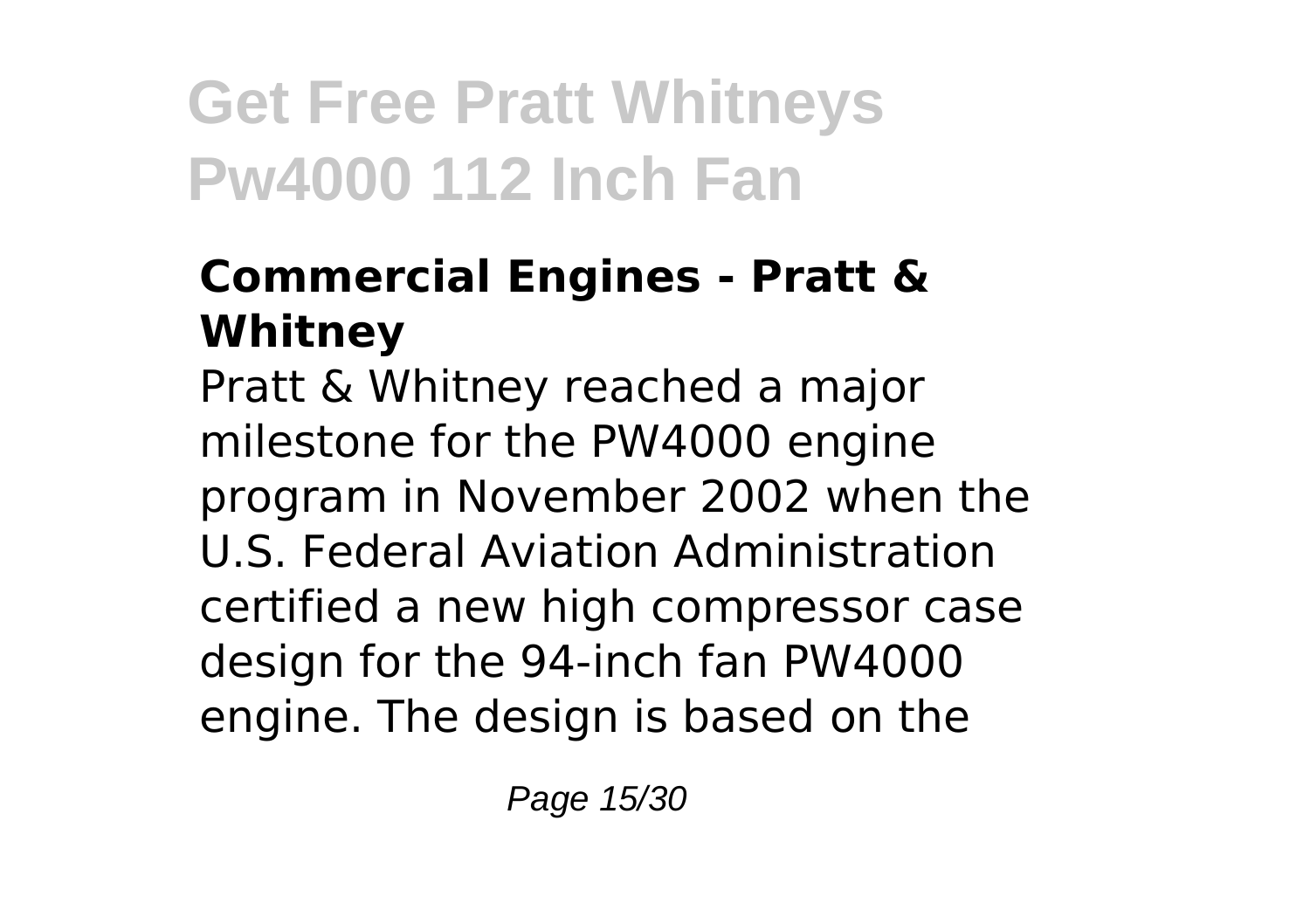PW4000-112 and has begun production incorporation and is now also available to

#### **Pratt & Whitney's PW4000 94-inchfan**

Pratt & Whitney supplies A330 customers the entire propulsion system engine, nacelle, thrust reverser and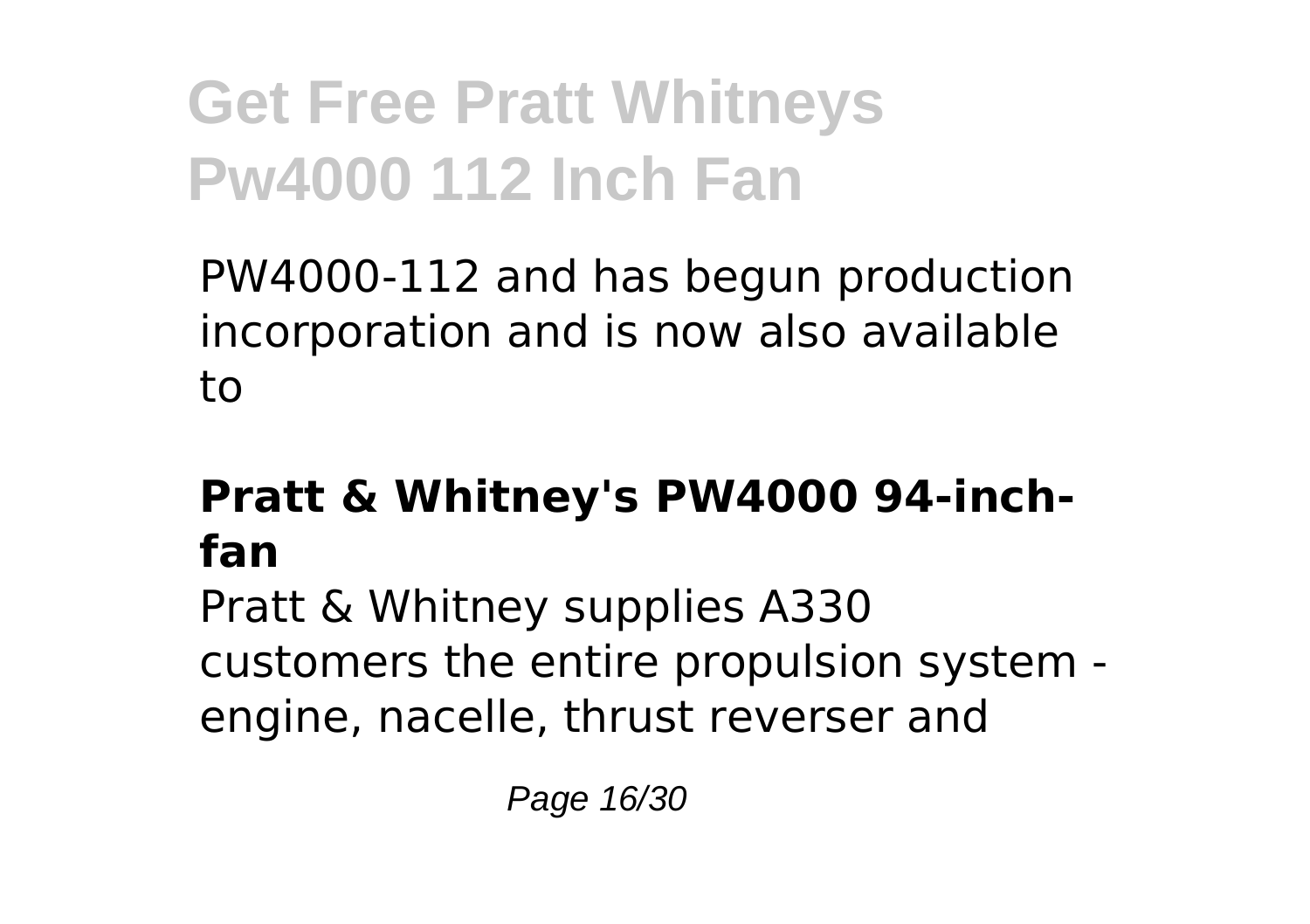accessories. This, along with superb service reliability, excellent performance retention and low cost of ownership, make the PW4000 100-inch engine an outstanding value.

#### **PW4000-100 - Pratt & Whitney** Read Online Pratt Whitneys Pw4000 112 Inch Fan and sort the results by newest,

Page 17/30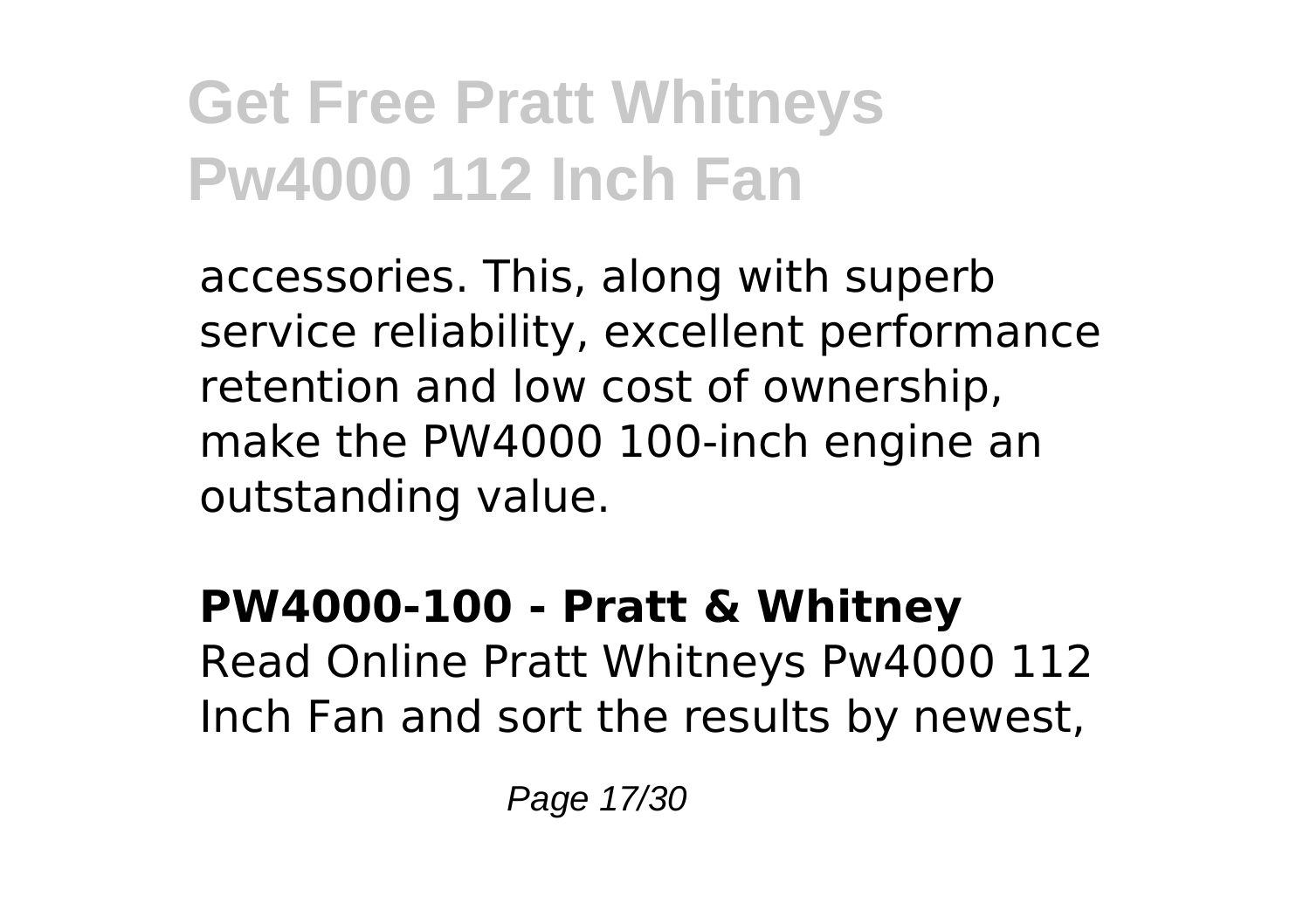rating, and minimum length. You can even set it to show only new books that have been added since you last visited. Pratt Whitneys Pw4000 112 Inch The PW4000 112-inch engine, an ultra-highthrust model covering the 74,000 to 90,000 pound-thrust class, is the Page 4/27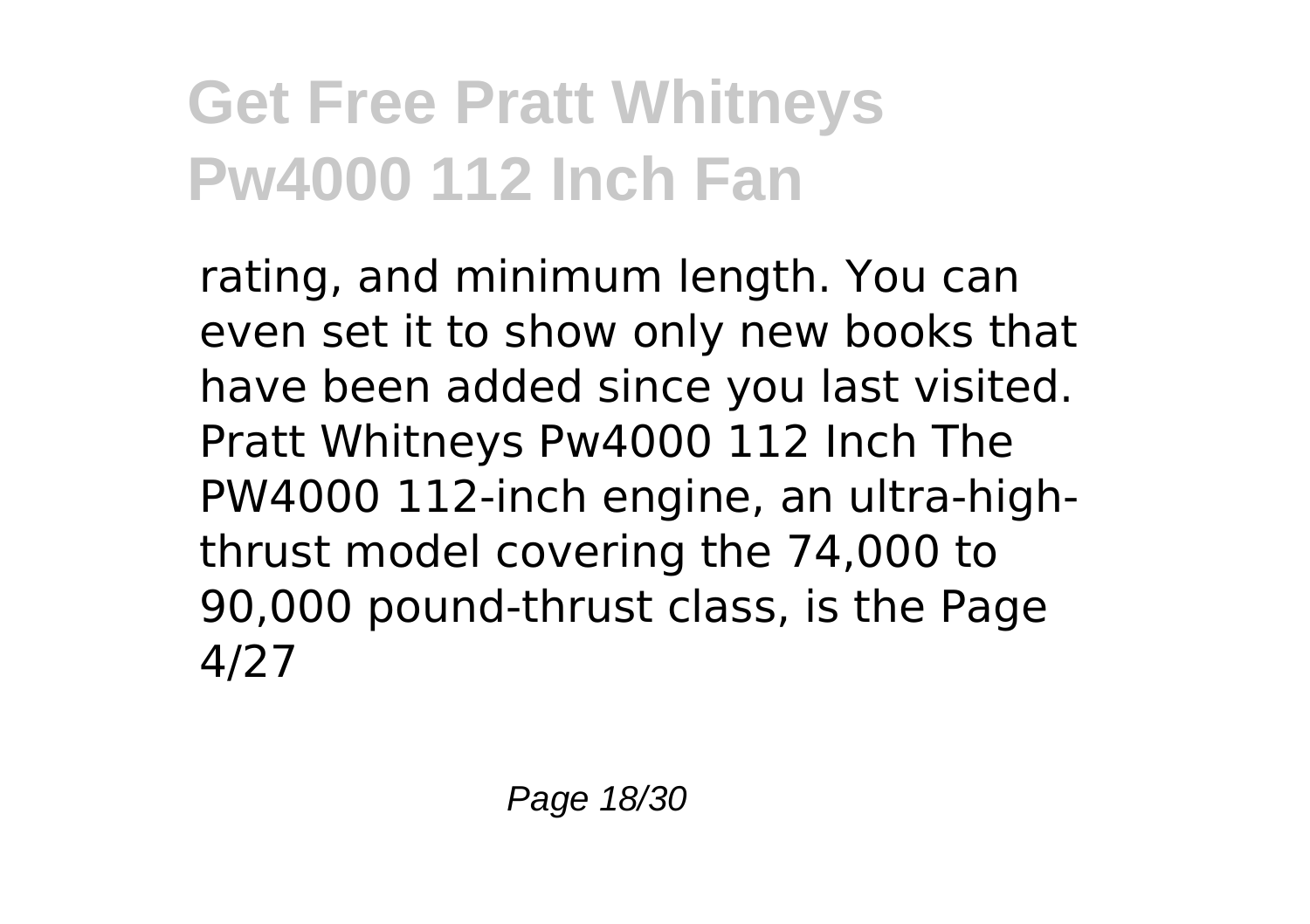#### **Pratt Whitneys Pw4000 112 Inch Fan - modapktown.com**

This 284-cm (112-inch) fan model is the second derivative in the PW4000 engine family, and is nearly as wide as the fuselage of a Boeing 737. The PW4084, certified at 386 kN (86,760 pounds) thrust, was the launch engine for the B777, entering service in 1995. The

Page 19/30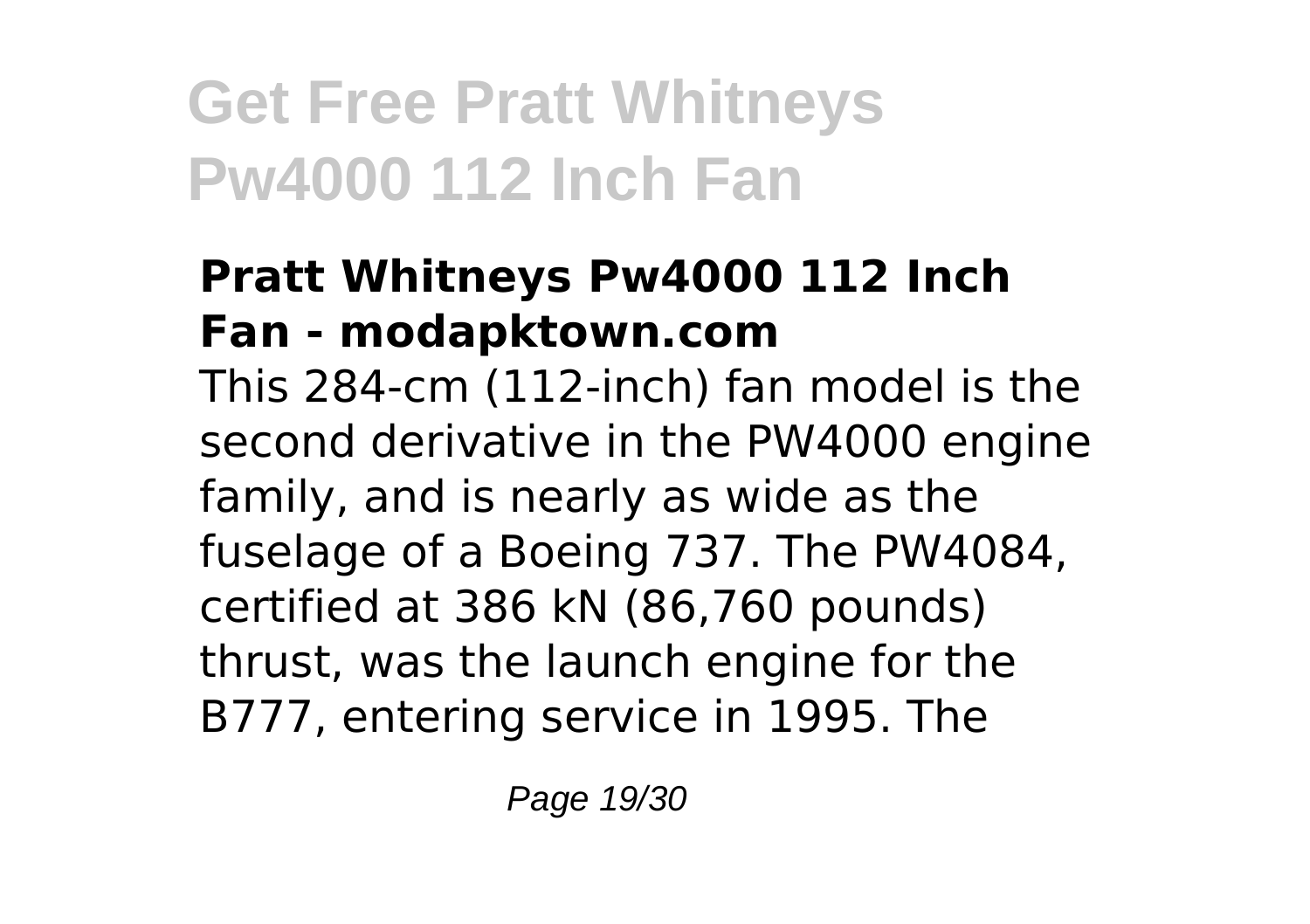PW4098 was certified in 1998 and powers B777-200ER and 777-300 widebody aircraft.

#### **Pratt & Whitney PW4098 Turbofan Engine | National Air and ...**

Access Free Pratt Whitneys Pw4000 112 Inch Fanbooks to browse. The up to standard book, fiction, history, novel,

Page 20/30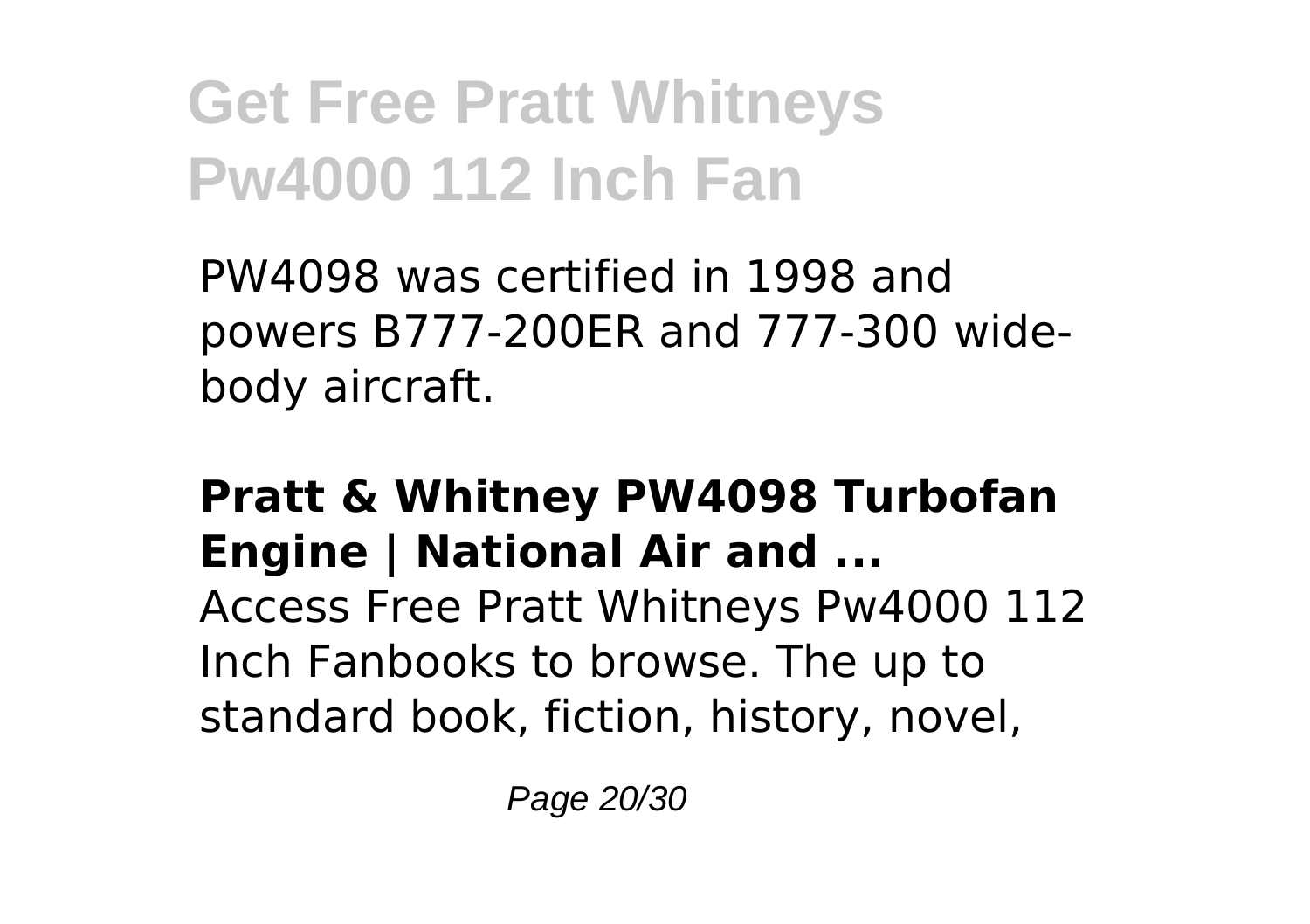scientific research, as with ease as various further sorts of books are readily clear here. As this pratt whitneys pw4000 112 inch fan, it ends taking place being one of the favored books pratt whitneys pw4000 112 inch fan collections that we have.

#### **Pratt Whitneys Pw4000 112 Inch**

Page 21/30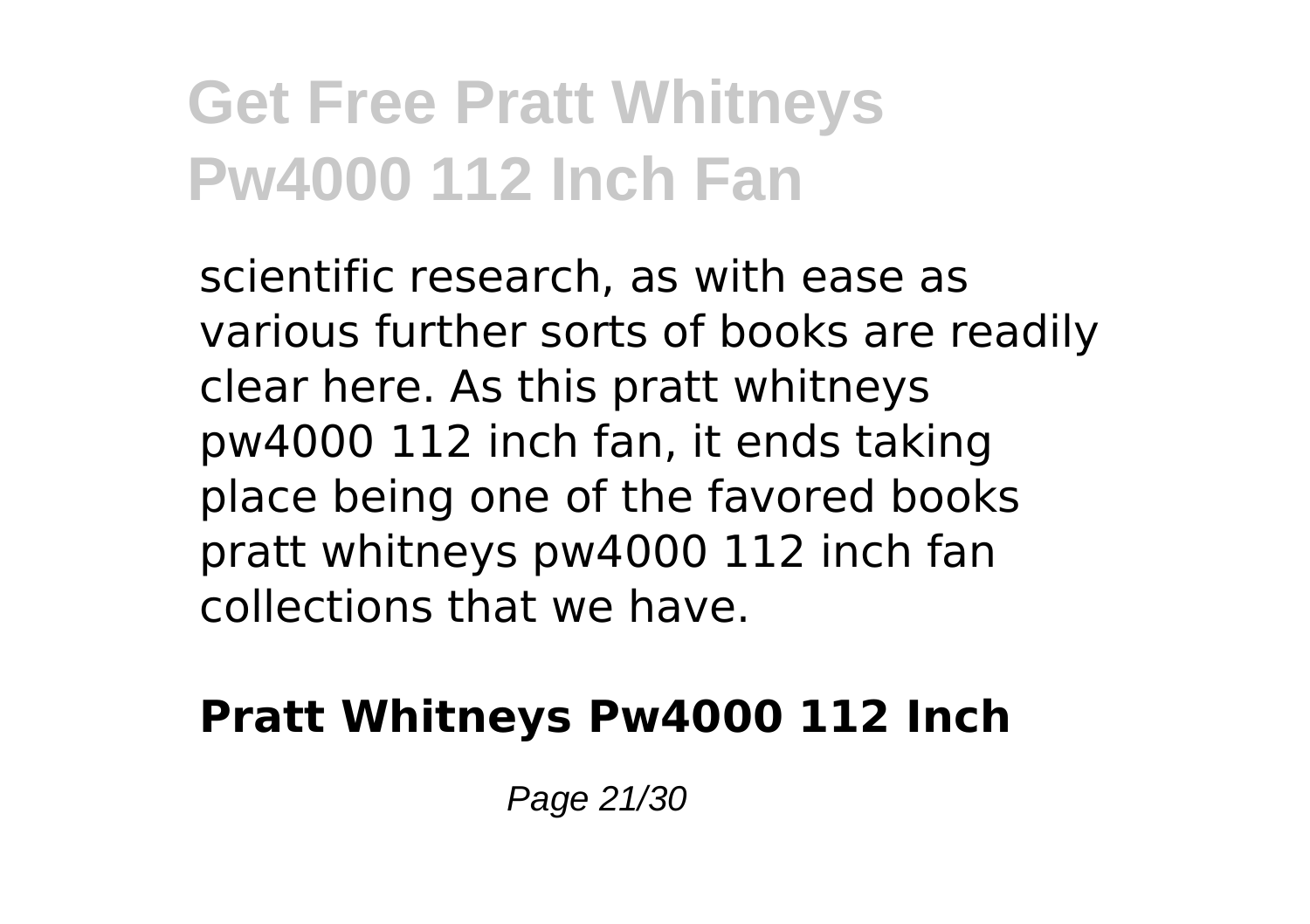#### **Fan - scott.cinebond.me**

PW4000-112 - Pratt & Whitney The PW4084, with 84,000 pounds of thrust, was the first engine to enter service already approved for 180-minute ETOPS and has subsequently been approved for 207 minutes, the maximum allowable, along with all the other PW4000-112 inch models. Pratt & Whitney's PW4000

Page 22/30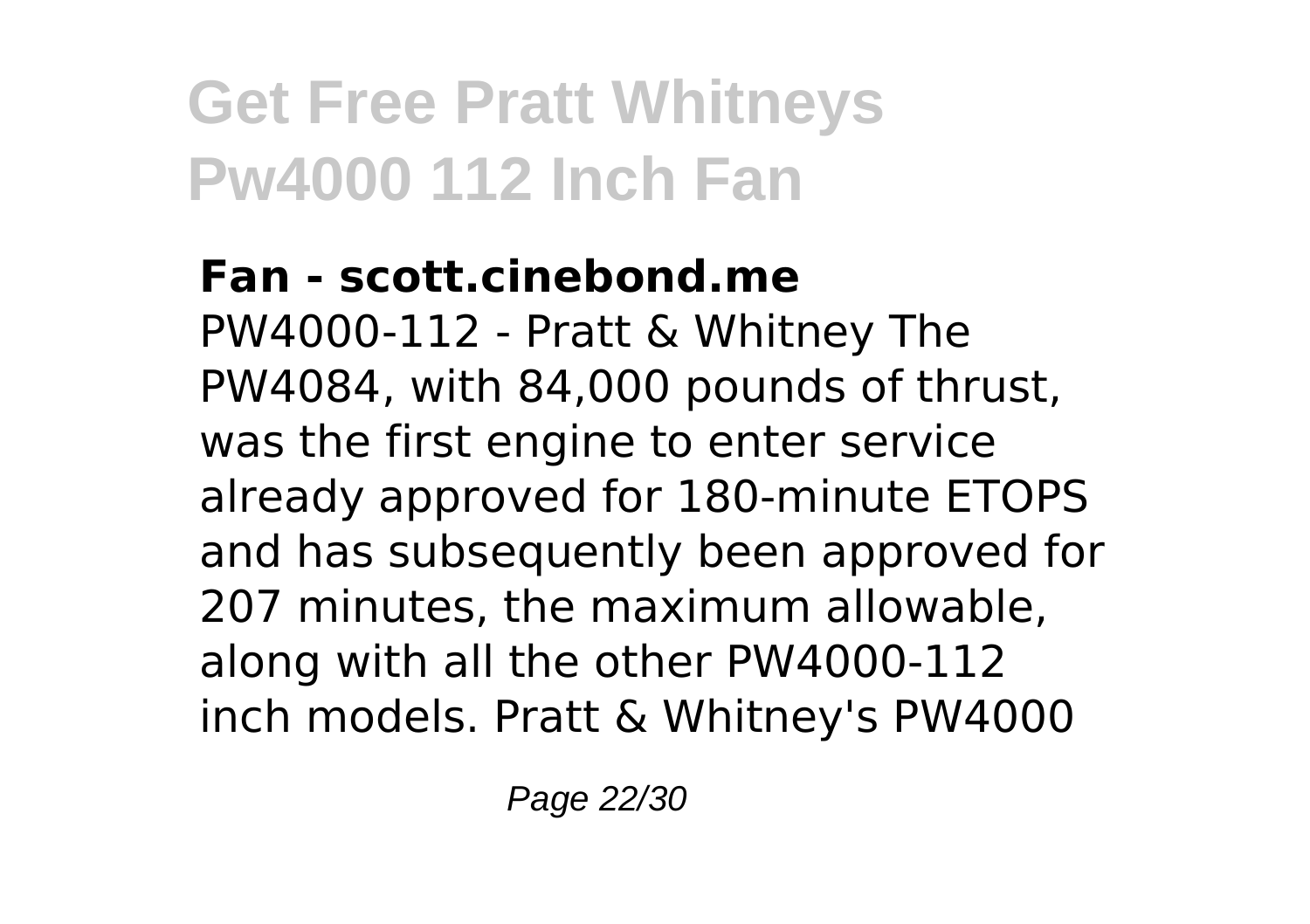112-inch-fan PW4000 The 112 inch (2.8 m) fan

#### **Pratt Whitneys Pw4000 112 Inch Fan - loy.depilacaoalaser.me**

The PW4000 112-inch engine, an ultrahigh-thrust model covering the 74,000 to 90,000 pound-thrust class, is the reliability, experience and Extended-

Page 23/30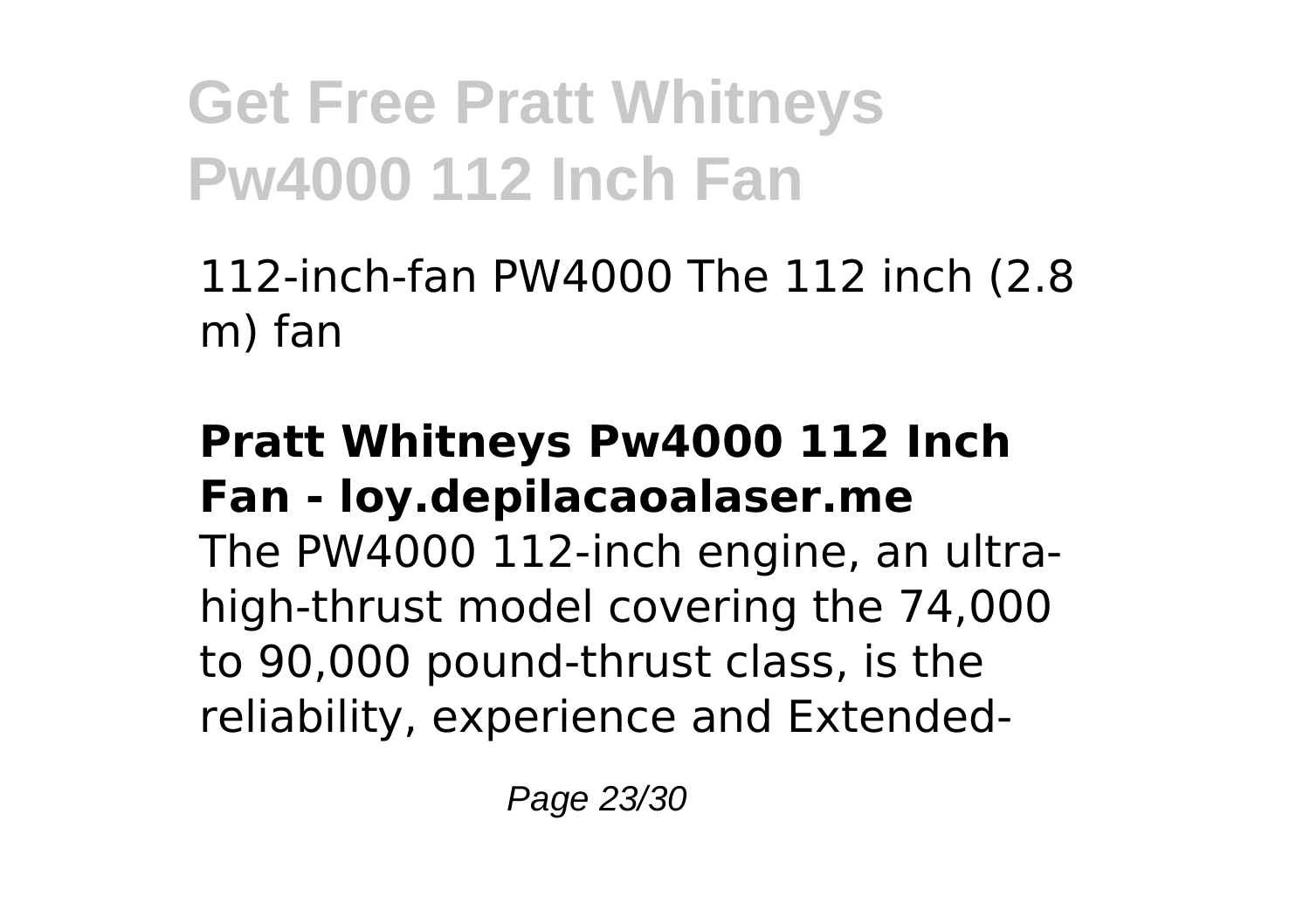range Twin-engine Operations (ETOPS) leader for...

#### **MRO Quiz Of The Week: Name That Pratt & Whitney Engine ...**

The Pratt & Whitney PW4000is a family of high-bypass turbofanaircraft engines produced by Pratt & Whitneyas a JT9Dsuccessor. It made its first run in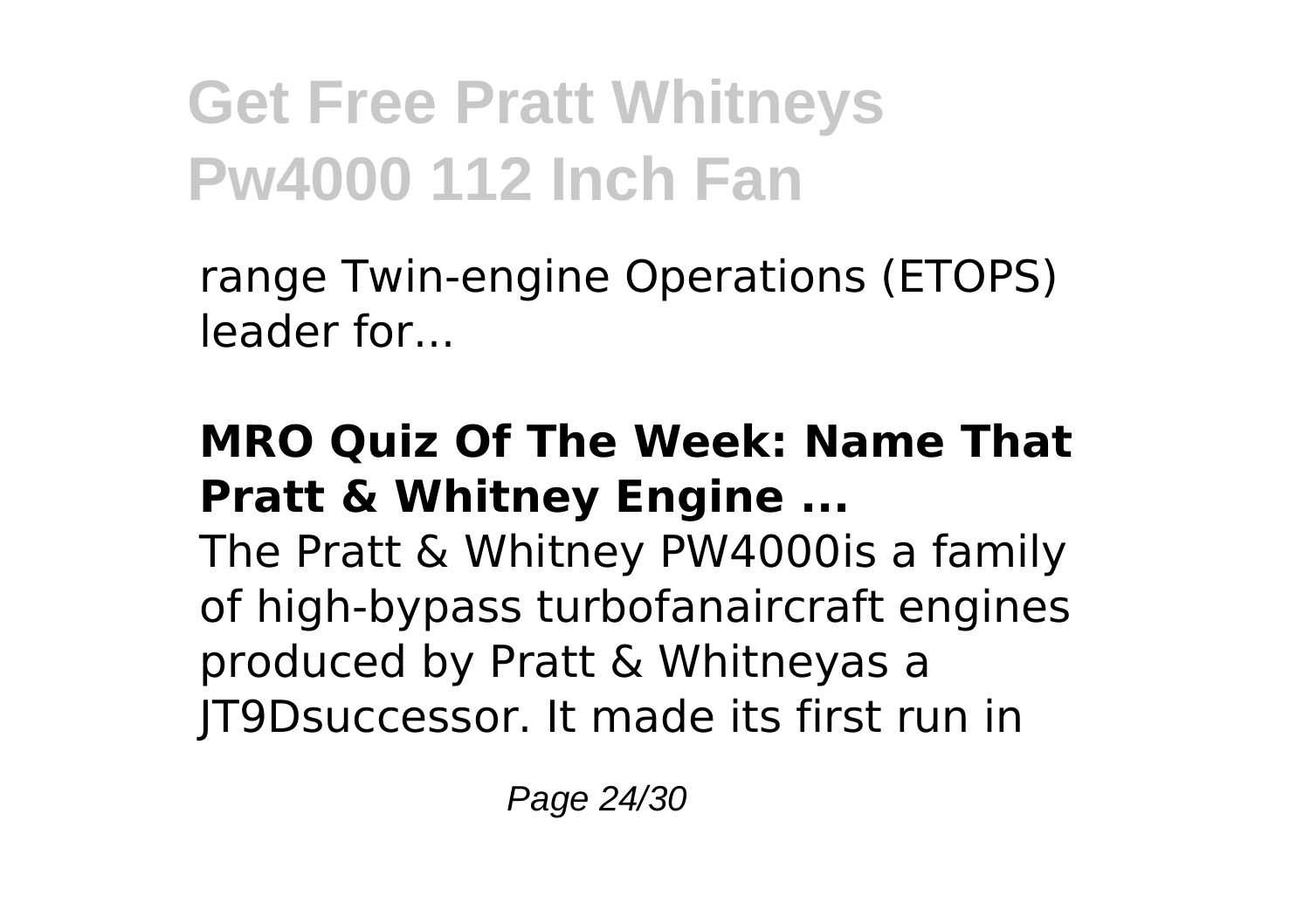April 1984, was FAA certified in July 1986 and was introduced in June 1987. With thrustranging from 50,000 to 99,040 lbf (222 to 441 kN), it is used on many widebody airliners.

#### **Pratt & Whitney PW4000 - WikiMili, The Best Wikipedia Reader** Pratt & Whitney PW4000 je řada

Page 25/30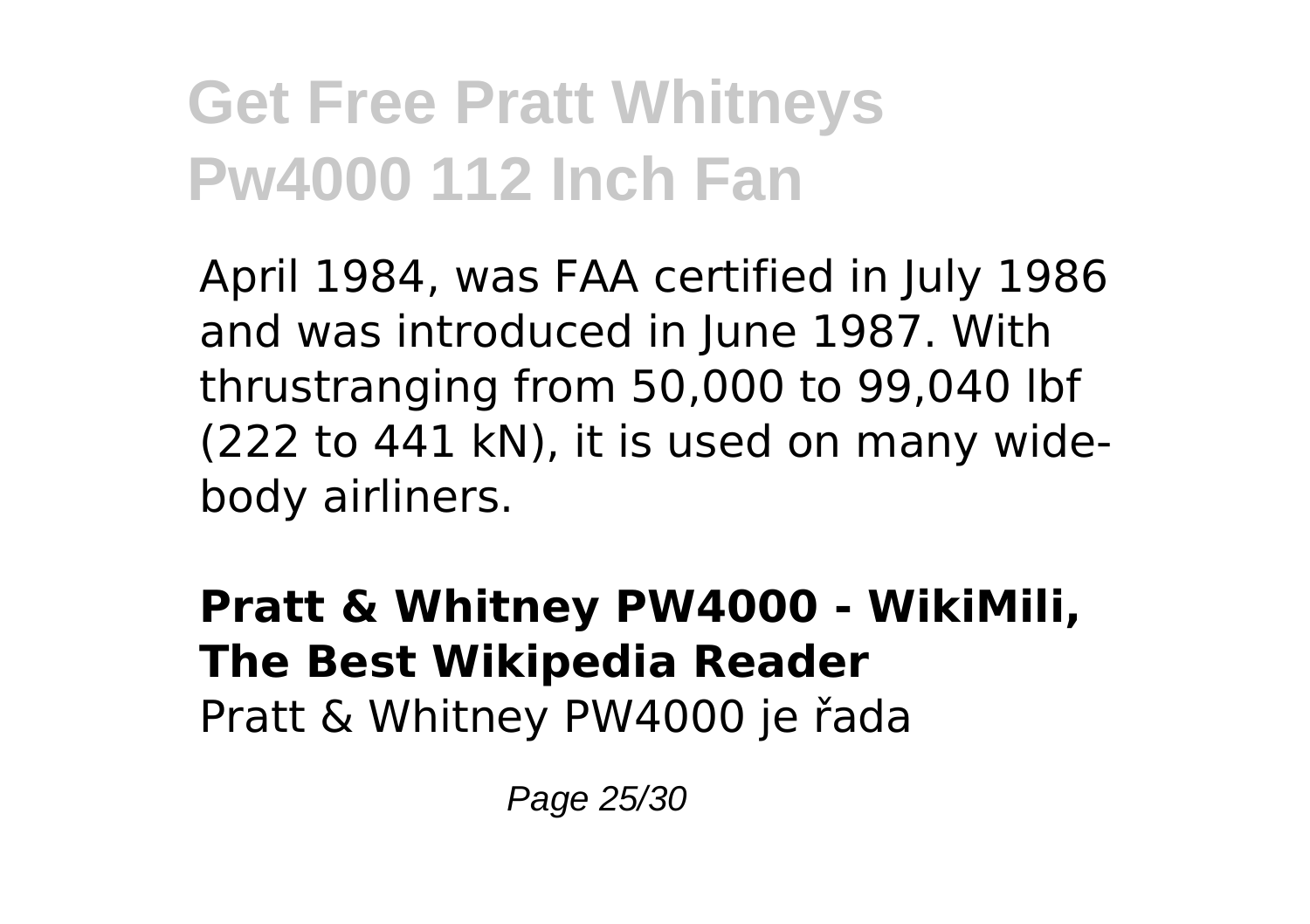dvouproudových leteckých motorů s vysokým obtokovým poměrem s tahem od 231 do 436 kN. Motor byl postaven jako nástupce řady motorů Pratt & Whitney JT9D a dočkal se i podstatně většího rozšíření.

#### **Pratt & Whitney PW4000 – Wikipedie**

Page 26/30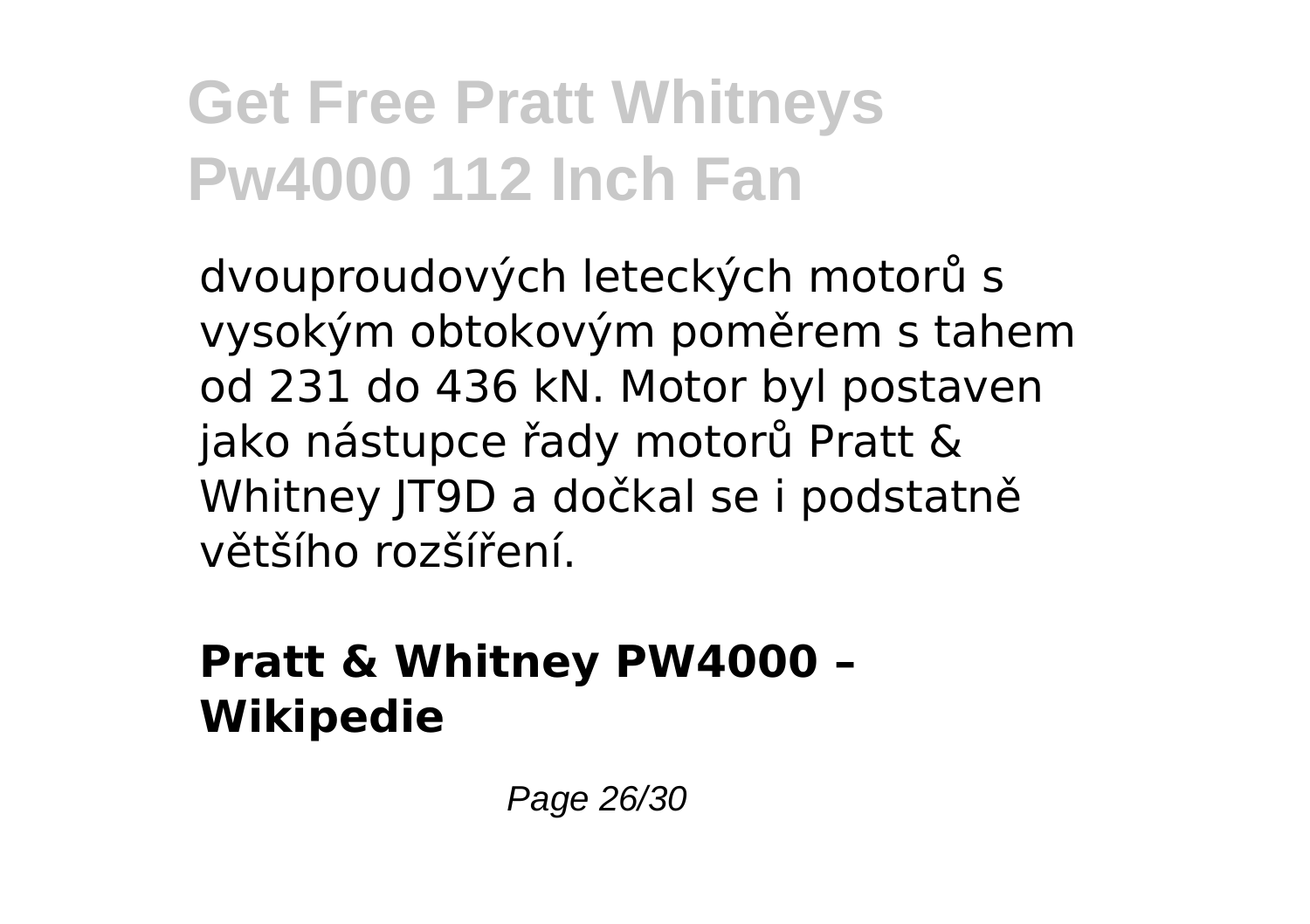We reviewed PW4000 Series (112 Inch) Engine CIR Manual, Part Number 51A750, Revision Number 74, section Start Printed Page 2898 72-41-13, Inspection/Check-02, dated July 15, 2017. This manual section provides guidance on performing a high sensitivity FPI of the outer diffuser case at piece-part exposure.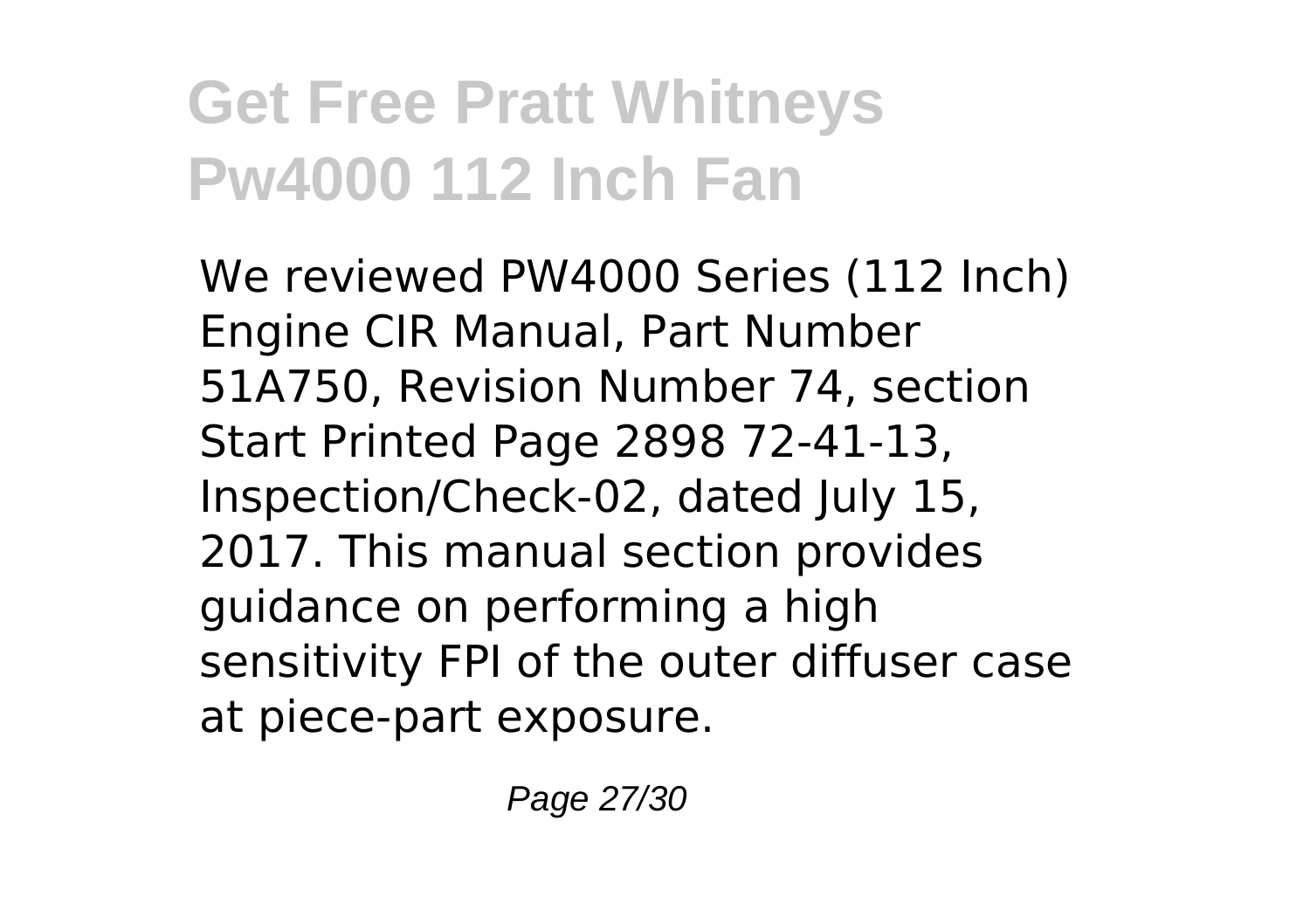#### **Airworthiness Directives; Pratt & Whitney Division ...**

The engine is capable of producing just over 99,000lb of thrust and is especially efficeint in hot and high climates. The 4098 engine is the third generation of the hugely sucessful PW4000 series and has a fan diameter of 112 inches. The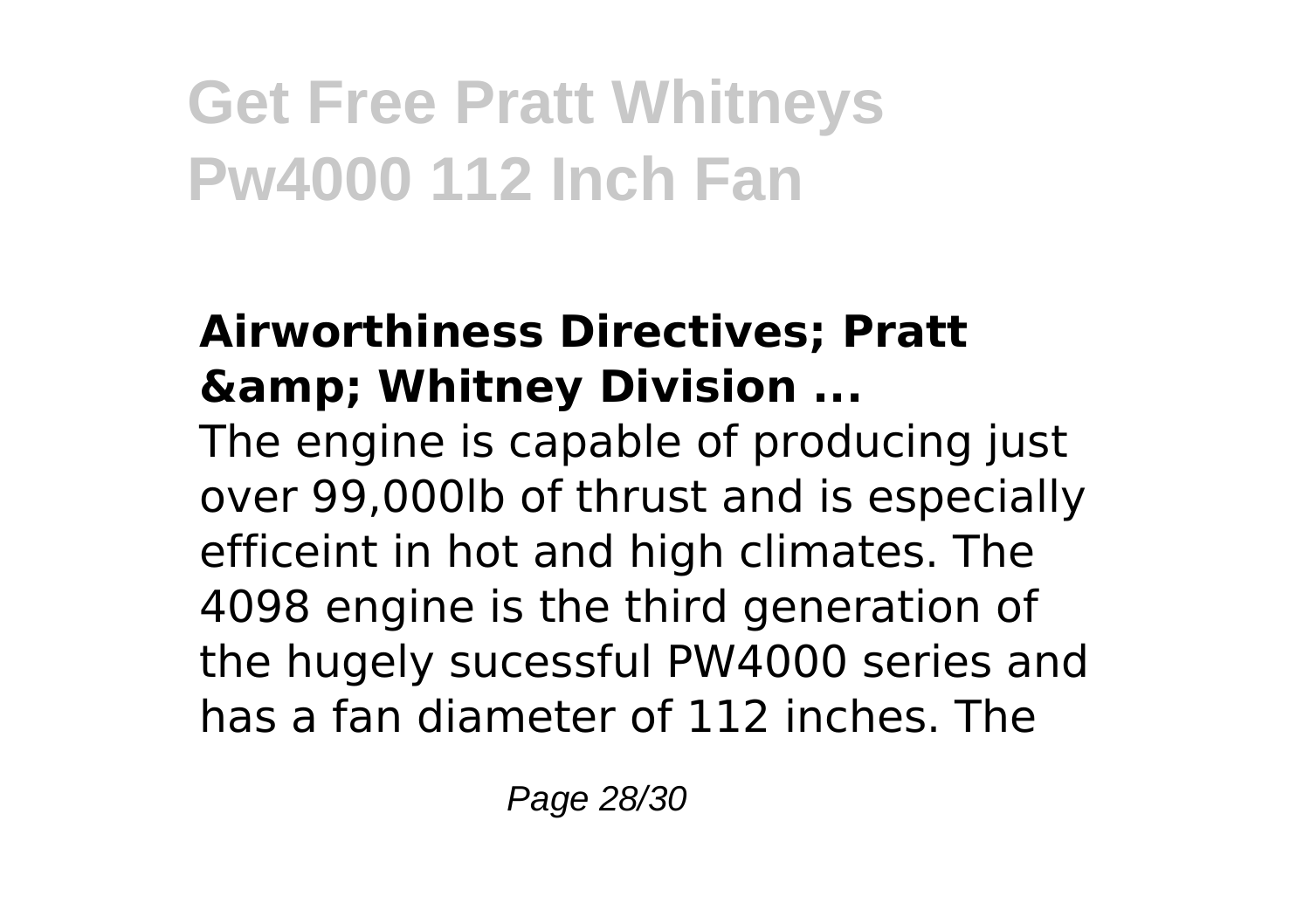engine is used today by Boeing 777 operators across the world to transport both cargo and passengers.

Copyright code: d41d8cd98f00b204e9800998ecf8427e.

Page 29/30